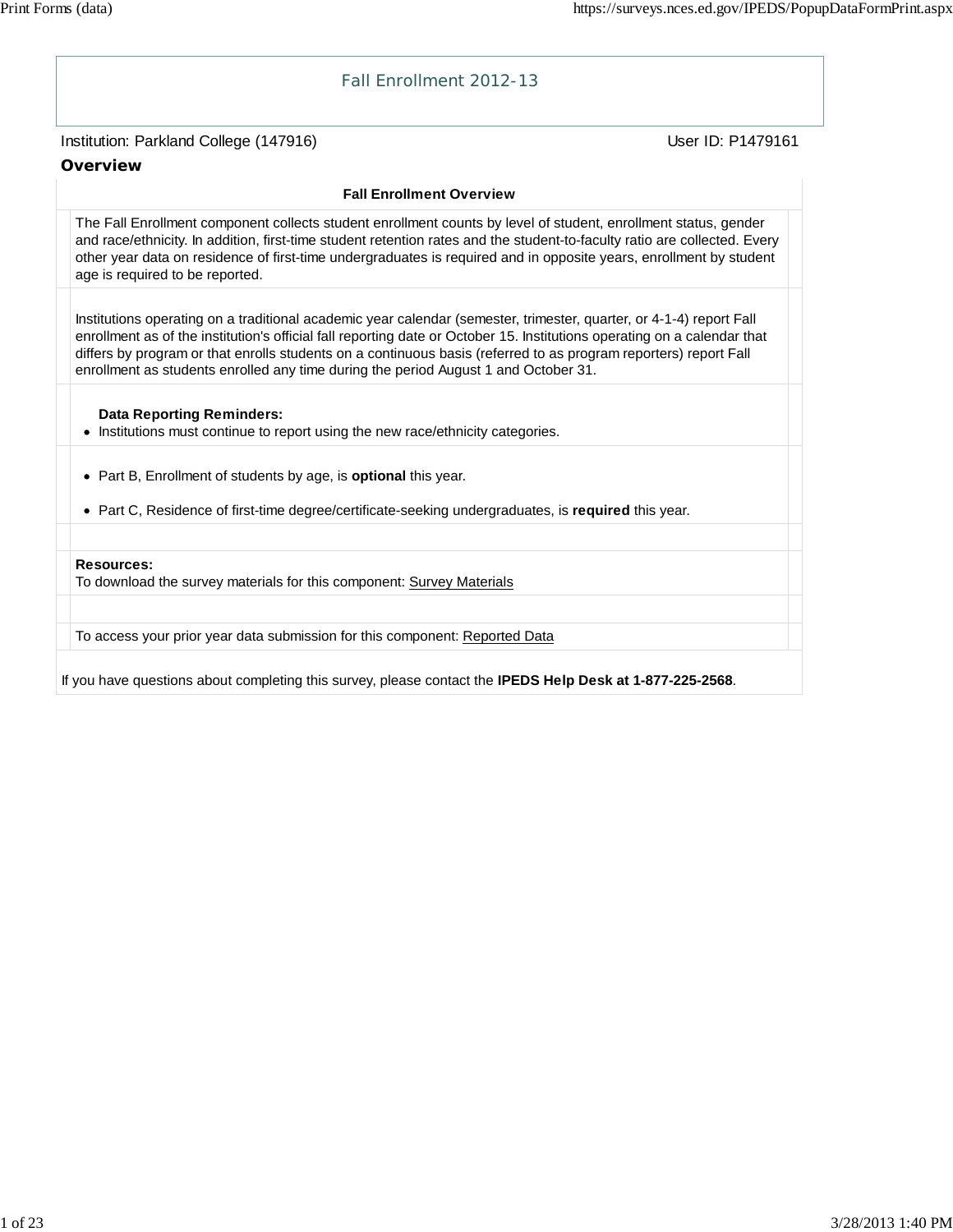| <b>Part B Selection</b> | Institution: Parkland College (147916)                                                                                                                                      | User ID: P1479161 |
|-------------------------|-----------------------------------------------------------------------------------------------------------------------------------------------------------------------------|-------------------|
|                         | Completion of Part B (Enrollment of Students by Age) is optional this year.                                                                                                 |                   |
|                         | Do you wish to complete Part B this year?<br>If you select 'Yes', you will see Part B and be expected to complete the screens.<br>If you select 'No', you will skip Part B. |                   |
| $\bullet$               | Yes, I will complete Part B                                                                                                                                                 |                   |
| $\circledcirc$          | No, I will not complete Part B                                                                                                                                              |                   |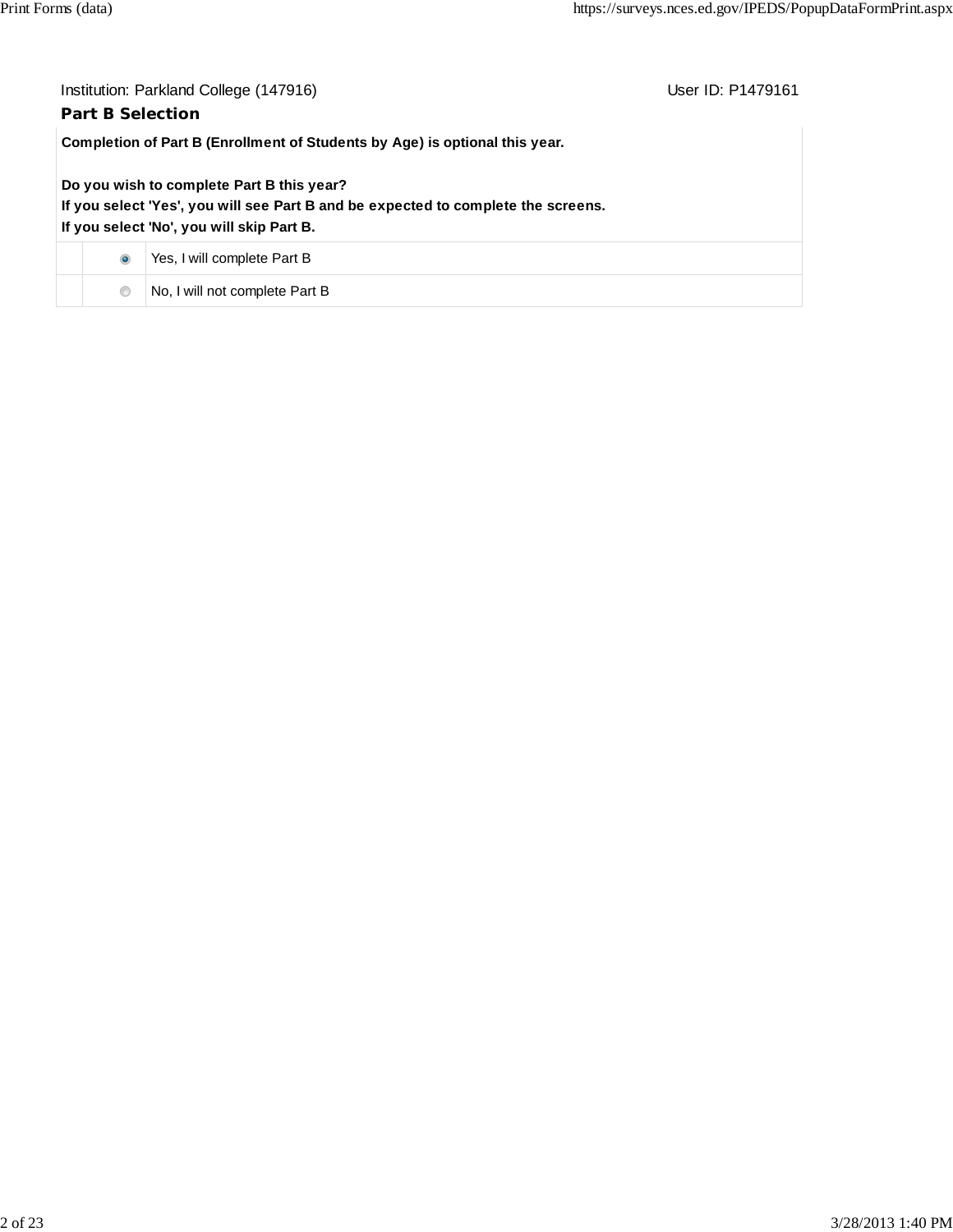## **Part A - Fall Enrollment for Full-Time Undergraduate Students**

#### **Enrollment as of the institution's official fall reporting date or as of October 15, 2012**

### **Full-time Undergraduate Students**

#### **Race/Ethnicity Reporting Reminder:**

- **Report Hispanic/Latino individuals of any race as Hispanic/Latino**
- **Report race for non-Hispanic/Latino individuals only**

|                                              |                         |                         | Degree/certificate-seeking |                                         |                                            | Total,<br>full-time<br>undergraduate<br>students |
|----------------------------------------------|-------------------------|-------------------------|----------------------------|-----------------------------------------|--------------------------------------------|--------------------------------------------------|
| Enrolled for credit                          | First-time              |                         | Transfer-in Continuing     | Total<br>degree/certificate-<br>seeking | Non-degree/<br>non-certificate-<br>seeking |                                                  |
| Men                                          |                         |                         |                            |                                         |                                            |                                                  |
| Nonresident alien                            | $\pmb{0}$               | $\pmb{0}$               | 12                         | 12                                      | $\mathbf 0$                                | 12                                               |
| Hispanic/Latino                              | 35                      | 8                       | 64                         | 107                                     | 5                                          | 112                                              |
| American Indian or<br>Alaska Native          | $\overline{\mathbf{4}}$ | $\mathbf{1}$            | 6                          | 11                                      | $\pmb{0}$                                  | 11                                               |
| Asian                                        | 17                      | $\overline{\mathbf{4}}$ | 110                        | 131                                     | $\pmb{0}$                                  | 131                                              |
| Black or African<br>American                 | 127                     | 25                      | 147                        | 299                                     | 5                                          | 304                                              |
| Native Hawaiian or<br>Other Pacific Islander | $\overline{c}$          | $\pmb{0}$               | $\overline{\mathbf{4}}$    | 6                                       | 0                                          | $\,6$                                            |
| White                                        | 248                     | 75                      | 808                        | 1,131                                   | 19                                         | 1,150                                            |
| Two or more races                            | $\pmb{0}$               | $\pmb{0}$               | 0                          | 0                                       | $\pmb{0}$                                  | $\pmb{0}$                                        |
| Race and ethnicity<br>unknown                | 78                      | 22                      | 129                        | 229                                     | $\overline{2}$                             | 231                                              |
| <b>Total men</b>                             | 511                     | 135                     | 1,280                      | 1,926                                   | 31                                         | 1,957                                            |
| Total men prior year                         | 464                     | 86                      | 1,140                      | 1,690                                   | 32                                         | 1,722                                            |
| Women                                        |                         |                         |                            |                                         |                                            |                                                  |
| Nonresident alien                            | $\pmb{0}$               | $\pmb{0}$               | $\overline{7}$             | 7                                       | $\mathbf{1}$                               | $\bf 8$                                          |
| Hispanic/Latino                              | 14                      | 6                       | 57                         | 77                                      | 9                                          | 86                                               |
| American Indian or<br>Alaska Native          | $\overline{c}$          | $\pmb{0}$               | 9                          | 11                                      | $\overline{2}$                             | 13                                               |
| Asian                                        | 5                       | $\overline{c}$          | 56                         | 63                                      | 3                                          | 66                                               |
| <b>Black or African</b><br>American          | 99                      | 18                      | 207                        | 324                                     | 34                                         | 358                                              |
| Native Hawaiian or<br>Other Pacific Islander | $\overline{c}$          | $\pmb{0}$               | $\overline{c}$             | 4                                       | $\mathbf 0$                                | 4                                                |
| White                                        | 127                     | 62                      | 778                        | 967                                     | 105                                        | 1,072                                            |
| Two or more races                            | $\pmb{0}$               | $\pmb{0}$               | $\mathbf{1}$               | 1                                       | $\pmb{0}$                                  | 1                                                |
| Race and ethnicity<br>unknown                | 57                      | 12                      | 96                         | 165                                     | 10                                         | 175                                              |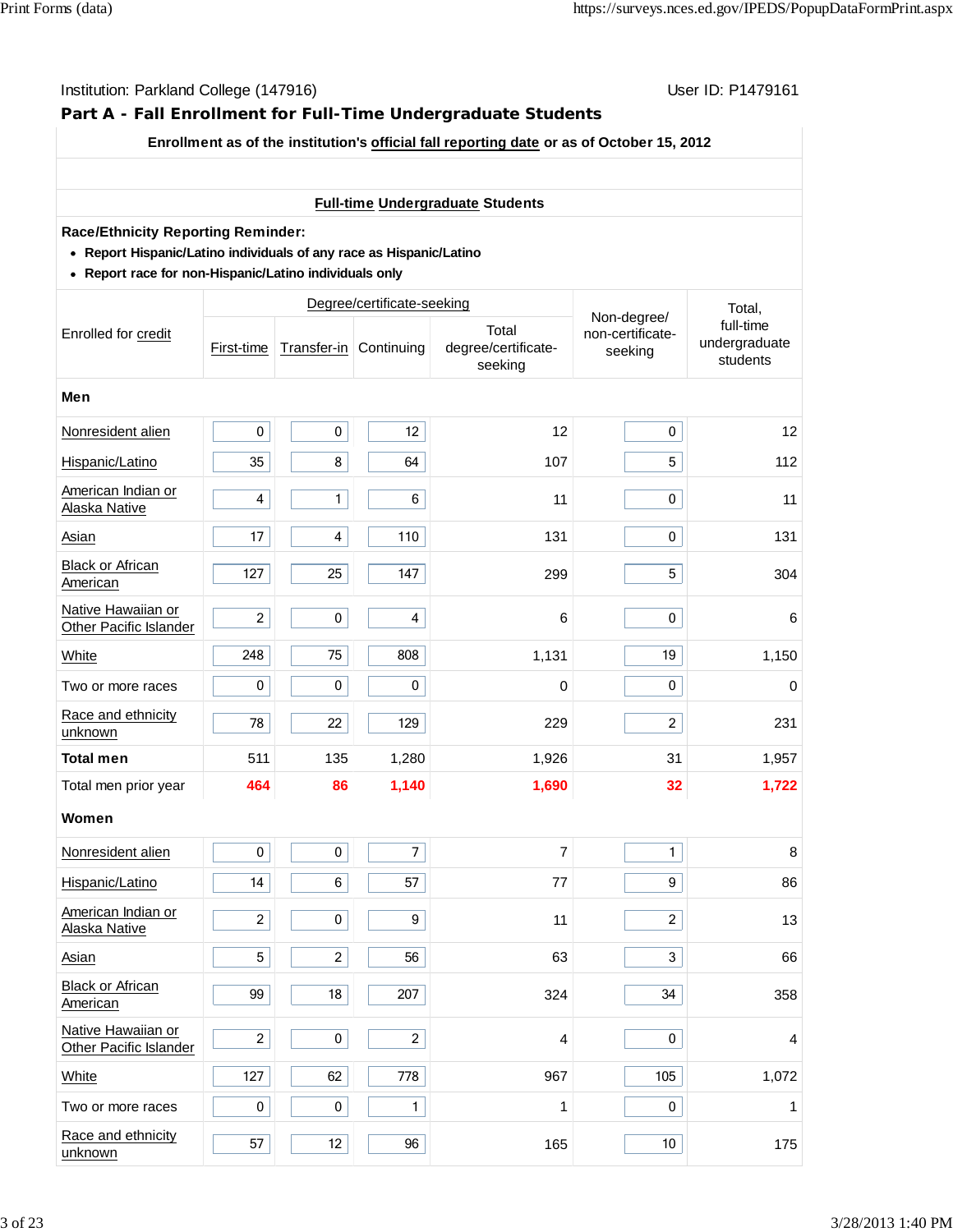| <b>Total women</b>                       | 306 | 100 | 1,213 | 1,619 | 164 | 1,783 |
|------------------------------------------|-----|-----|-------|-------|-----|-------|
| Total women prior<br>year                | 276 | 95  | 1,155 | 1,526 | 184 | 1,710 |
| <b>Grand total</b><br>(men+women)        | 817 | 235 | 2,493 | 3,545 | 195 | 3,740 |
| Grand total<br>(men+women) prior<br>year | 740 | 181 | 2,295 | 3,216 | 216 | 3,432 |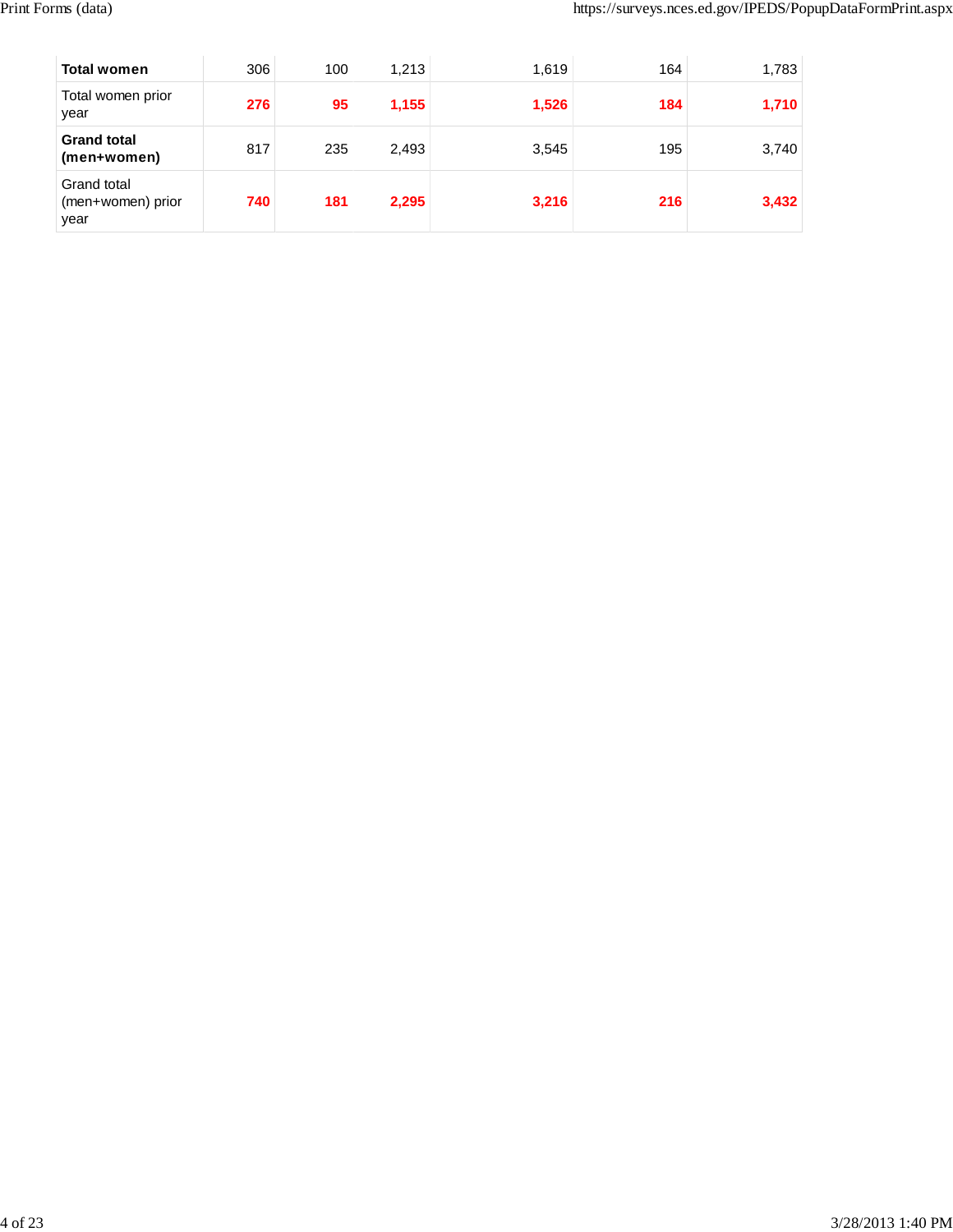## **Part A - Fall Enrollment for Part-time Undergraduate Students**

#### **Enrollment as of the institution's official fall reporting date or as of October 15, 2012**

## **Part-time Undergraduate Students**

#### **Race/Ethnicity Reporting Reminder:**

- **Report Hispanic/Latino individuals of any race as Hispanic/Latino**
- **Report race for non-Hispanic/Latino individuals only**

|                                                     |                  | Degree/certificate-seeking |                        |                                         |                                            | Total,                                 |  |
|-----------------------------------------------------|------------------|----------------------------|------------------------|-----------------------------------------|--------------------------------------------|----------------------------------------|--|
| Enrolled for credit                                 | First-time       |                            | Transfer-in Continuing | Total<br>degree/certificate-<br>seeking | Non-degree/<br>non-certificate-<br>seeking | part-time<br>undergraduate<br>students |  |
| Men                                                 |                  |                            |                        |                                         |                                            |                                        |  |
| Nonresident alien                                   | $\pmb{0}$        | $\pmb{0}$                  | 12                     | 12                                      | $\pmb{0}$                                  | 12                                     |  |
| Hispanic/Latino                                     | 12               | 6                          | 82                     | 100                                     | 5                                          | 105                                    |  |
| American Indian or<br>Alaska Native                 | $\mathbf{1}$     | $\mathbf{1}$               | 8                      | 10                                      | $\mathbf{1}$                               | 11                                     |  |
| <b>Asian</b>                                        | $\boldsymbol{7}$ | $\overline{\mathbf{4}}$    | 70                     | 81                                      | 11                                         | 92                                     |  |
| <b>Black or African</b><br>American                 | 84               | $\overline{\mathbf{4}}$    | 198                    | 286                                     | 14                                         | 300                                    |  |
| Native Hawaiian or<br>Other Pacific Islander        | $\pmb{0}$        | $\pmb{0}$                  | $\mathfrak{S}$         | 3                                       | $\pmb{0}$                                  | 3                                      |  |
| White                                               | 92               | 28                         | 996                    | 1,116                                   | 160                                        | 1,276                                  |  |
| Two or more races                                   | $\pmb{0}$        | $\pmb{0}$                  | 6                      | 6                                       | $\mathbf 0$                                | 6                                      |  |
| Race and ethnicity<br>unknown                       | 35               | 14                         | 177                    | 226                                     | 63                                         | 289                                    |  |
| <b>Total men</b>                                    | 231<br>Ô         | 57                         | 1,552                  | 1,840                                   | 254                                        | 2,094                                  |  |
| Total men prior year                                | 347              | 74                         | 1,842                  | 2,263                                   | 324                                        | 2,587                                  |  |
| Women                                               |                  |                            |                        |                                         |                                            |                                        |  |
| Nonresident alien                                   | $\mathbf{1}$     | $\pmb{0}$                  | 16                     | 17                                      | 5                                          | 22                                     |  |
| Hispanic/Latino                                     | 10               | $\overline{\mathbf{4}}$    | 86                     | 100                                     | 13                                         | 113                                    |  |
| American Indian or<br><b>Alaska Native</b>          | $\mathbf{1}$     | $\pmb{0}$                  | 5                      | 6                                       | 3                                          | $\boldsymbol{9}$                       |  |
| Asian                                               | $\boldsymbol{7}$ | $\mathbf{1}$               | 96                     | 104                                     | 23                                         | 127                                    |  |
| <b>Black or African</b><br>American                 | 60               | 17                         | 260                    | 337                                     | 69                                         | 406                                    |  |
| Native Hawaiian or<br><b>Other Pacific Islander</b> | $\pmb{0}$        | $\mathbf 0$                | $\mathbf 0$            | $\pmb{0}$                               | $\mathbf 0$                                | 0                                      |  |
| White                                               | 75               | 46                         | 1,368                  | 1,489                                   | 382                                        | 1,871                                  |  |
| Two or more races                                   | $\pmb{0}$        | 0                          | $\mathbf{1}$           | 1                                       | $\pmb{0}$                                  | 1                                      |  |
| Race and ethnicity<br>unknown                       | 22               | 9                          | 190                    | 221                                     | 75                                         | 296                                    |  |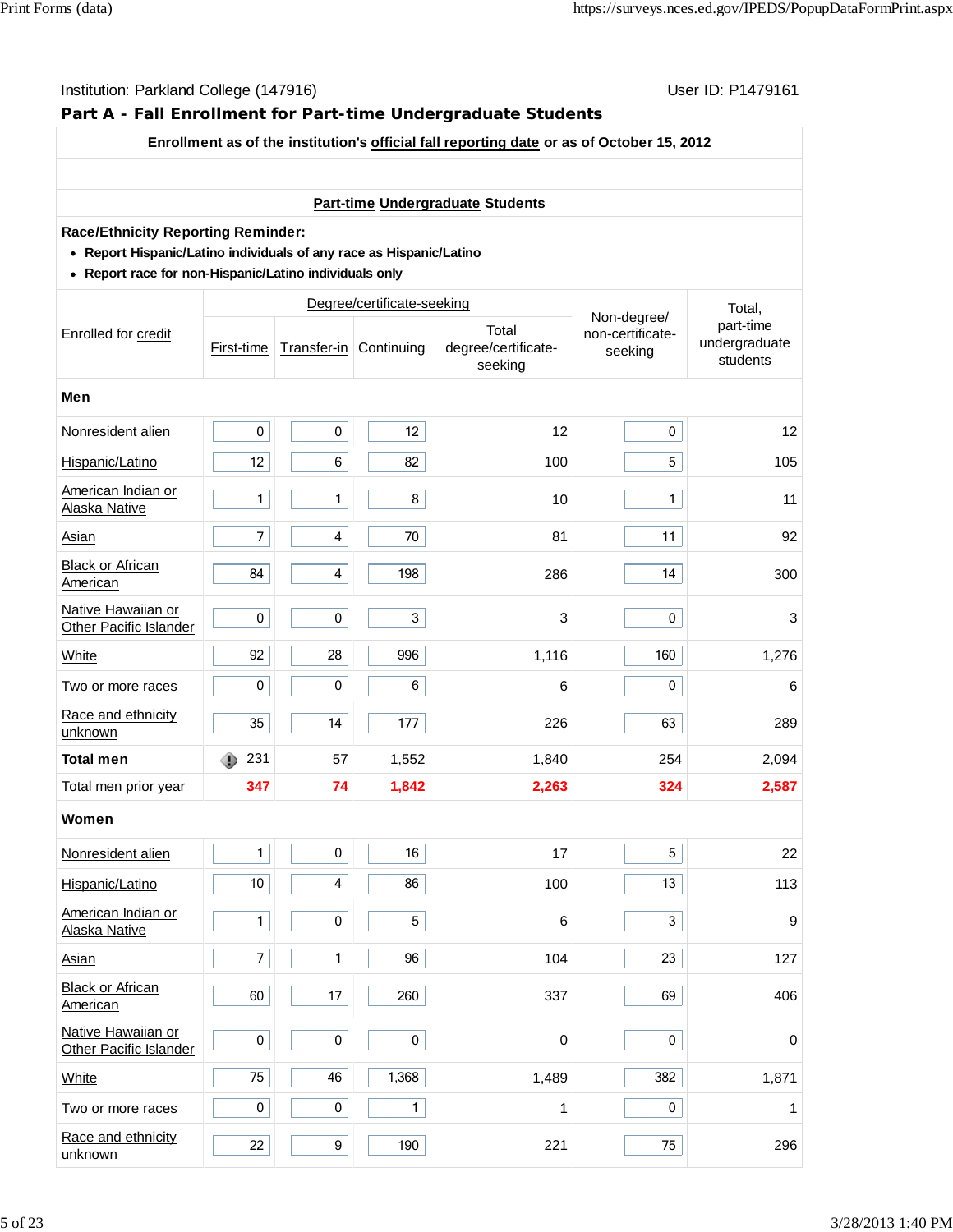| <b>Total women</b>                       | 176 | 77  | 2,022 | 2,275 | 570   | 2,845 |
|------------------------------------------|-----|-----|-------|-------|-------|-------|
| Total women prior<br>year                | 258 | 98  | 2,236 | 2,592 | 757   | 3,349 |
| <b>Grand total</b><br>(men+women)        | 407 | 134 | 3,574 | 4,115 | 824   | 4,939 |
| Grand total<br>(men+women) prior<br>year | 605 | 172 | 4,078 | 4,855 | 1,081 | 5,936 |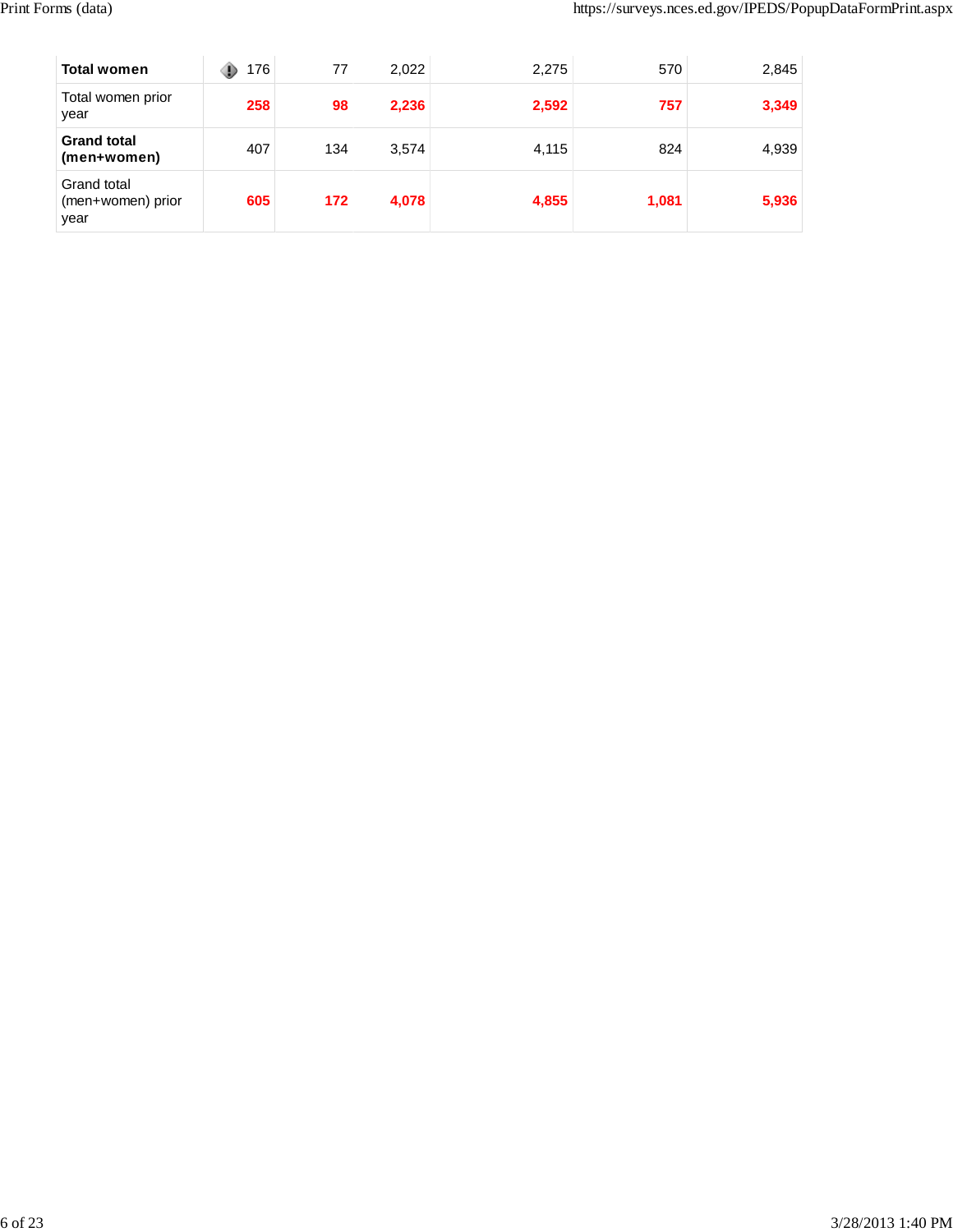## **Part A - Fall Enrollment by Distance Education Status**

## **Enrollment as of the institution's official fall reporting date or as of October 15, 2012**

|                                                                                                                                                                        |                               | <b>Undergraduate Students</b>     |
|------------------------------------------------------------------------------------------------------------------------------------------------------------------------|-------------------------------|-----------------------------------|
|                                                                                                                                                                        | Degree/Certificate<br>Seeking | Non-Degree/Certificate<br>Seeking |
| Enrolled exclusively in distance education courses                                                                                                                     | 580                           | 53                                |
| Enrolled in some but not all distance education courses                                                                                                                | 1,146                         | 106                               |
| Not enrolled in any distance education courses                                                                                                                         | 5,934                         | 860                               |
| Total (all distance education statuses)                                                                                                                                | 7,660                         | 1,019                             |
| Total (from prior part A screens)<br>NOTE: The total of all distance education statuses (above) must<br>equal this total carried forward from the prior part A screens | 7,660                         | 1,019                             |
| You may use the space below to provide context for the data you've reported above.                                                                                     |                               |                                   |
|                                                                                                                                                                        |                               |                                   |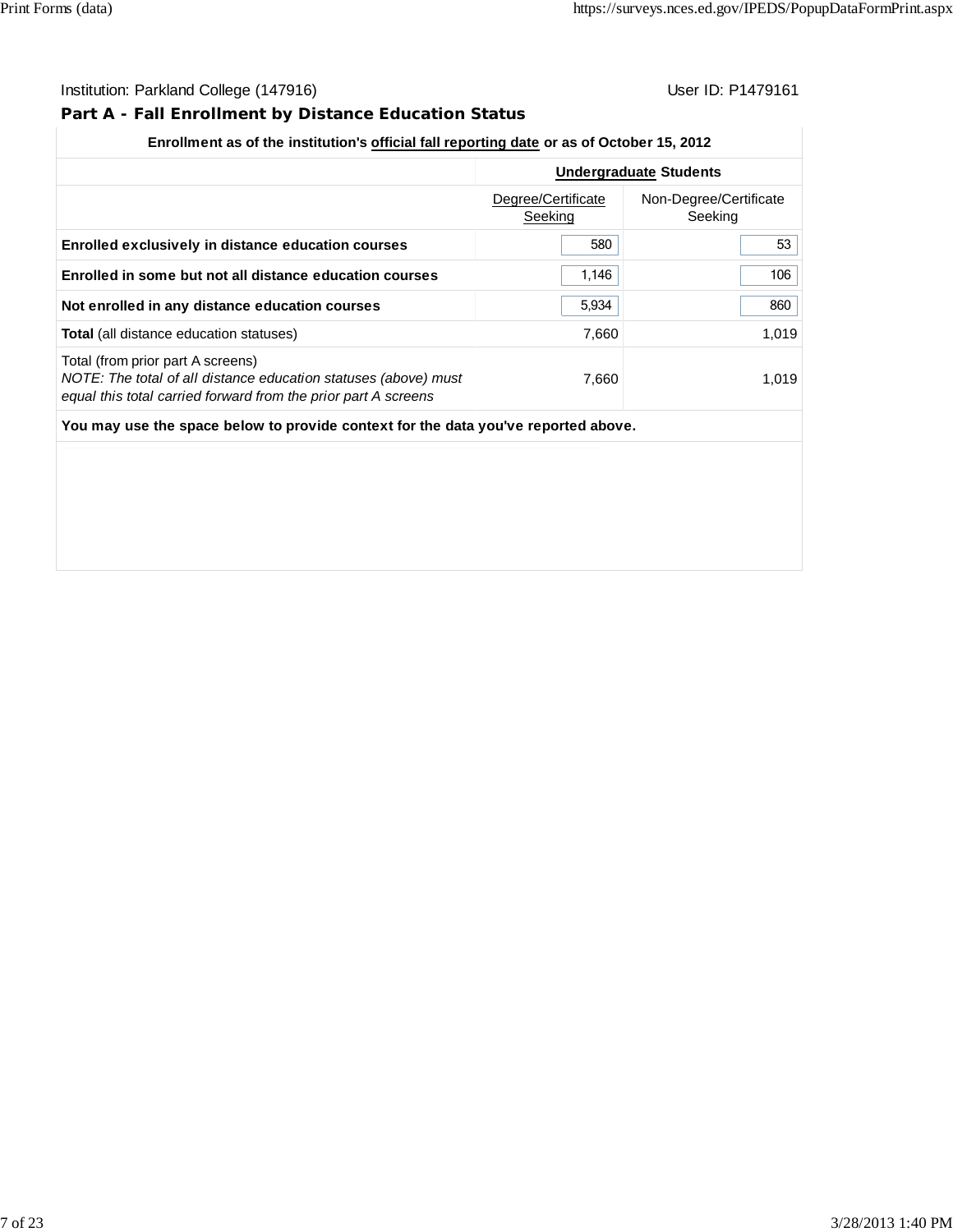## **Part A - Fall Enrollment by Distance Education Status**

|                                                                                                      | <b>Undergraduate Students</b> |                                   |    |
|------------------------------------------------------------------------------------------------------|-------------------------------|-----------------------------------|----|
| Of those students exclusively enrolled in distance<br>education courses, report the number that are: | Degree/Certificate<br>Seeking | Non-Degree/Certificate<br>Seeking |    |
| Located in                                                                                           | IL                            | 539                               | 53 |
| Located in the U.S. but not in                                                                       | IL                            | 15                                | 0  |
| Located in the U.S. but state/jurisdiction unknown                                                   | 0                             | 0                                 |    |
| Located outside the U.S.                                                                             |                               | 26                                | 0  |
| Location unknown/unreported                                                                          |                               | $\Omega$                          | 0  |
| Total students exclusively enrolled in distance education (from<br>section above)                    |                               | 580                               | 53 |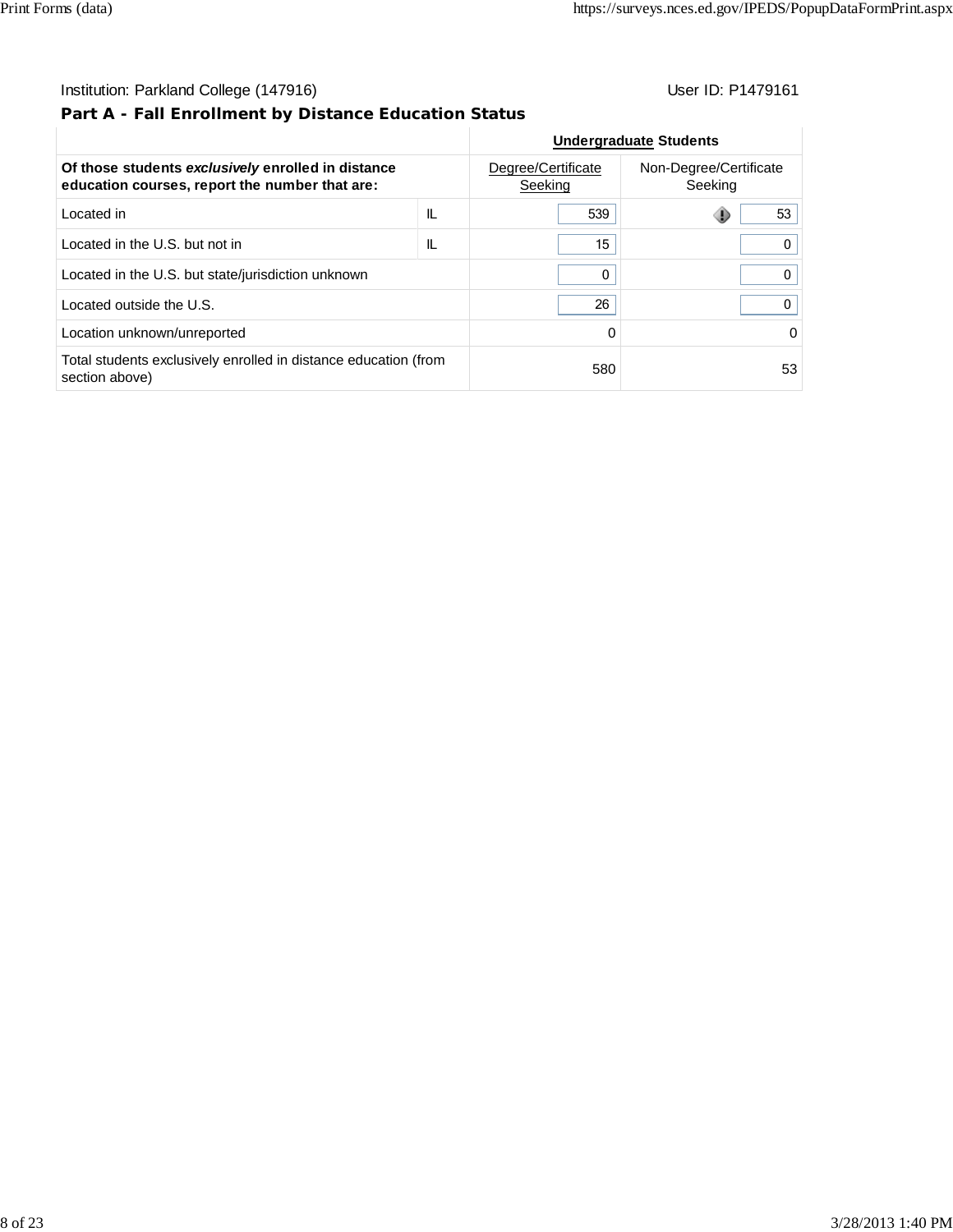## **Part A - Fall Enrollment Summary**

| <b>Fall Enrollment Summary</b>            |                                    |                             |                              |
|-------------------------------------------|------------------------------------|-----------------------------|------------------------------|
| Students enrolled for credit              | <b>Total full-time</b><br>students | Total part-time<br>students | Grand total,<br>all students |
| Men                                       |                                    |                             |                              |
| Nonresident alien                         | 12                                 | 12                          | 24                           |
| Hispanic/Latino                           | 112                                | 105                         | 217                          |
| American Indian or Alaska Native          | 11                                 | 11                          | 22                           |
| <b>Asian</b>                              | 131                                | 92                          | 223                          |
| <b>Black or African American</b>          | 304                                | 300                         | 604                          |
| Native Hawaiian or Other Pacific Islander | 6                                  | 3                           | 9                            |
| White                                     | 1,150                              | 1,276                       | 2,426                        |
| Two or more races                         | 0                                  | 6                           | 6                            |
| Race and ethnicity unknown                | 231                                | 289                         | 520                          |
| <b>Total men</b>                          | 1,957                              | 2,094                       | 4,051                        |
| Women                                     |                                    |                             |                              |
| Nonresident alien                         | 8                                  | 22                          | 30                           |
| Hispanic/Latino                           | 86                                 | 113                         | 199                          |
| American Indian or Alaska Native          | 13                                 | 9                           | 22                           |
| Asian                                     | 66                                 | 127                         | 193                          |
| Black or African American                 | 358                                | 406                         | 764                          |
| Native Hawaiian or Other Pacific Islander | 4                                  | $\Omega$                    | 4                            |
| White                                     | 1,072                              | 1,871                       | 2,943                        |
| Two or more races                         | 1                                  | 1                           | 2                            |
| Race and ethnicity unknown                | 175                                | 296                         | 471                          |
| <b>Total women</b>                        | 1,783                              | 2,845                       | 4,628                        |
| <b>Grand Total (men+women)</b>            | 3,740                              | 4,939                       | 8,679                        |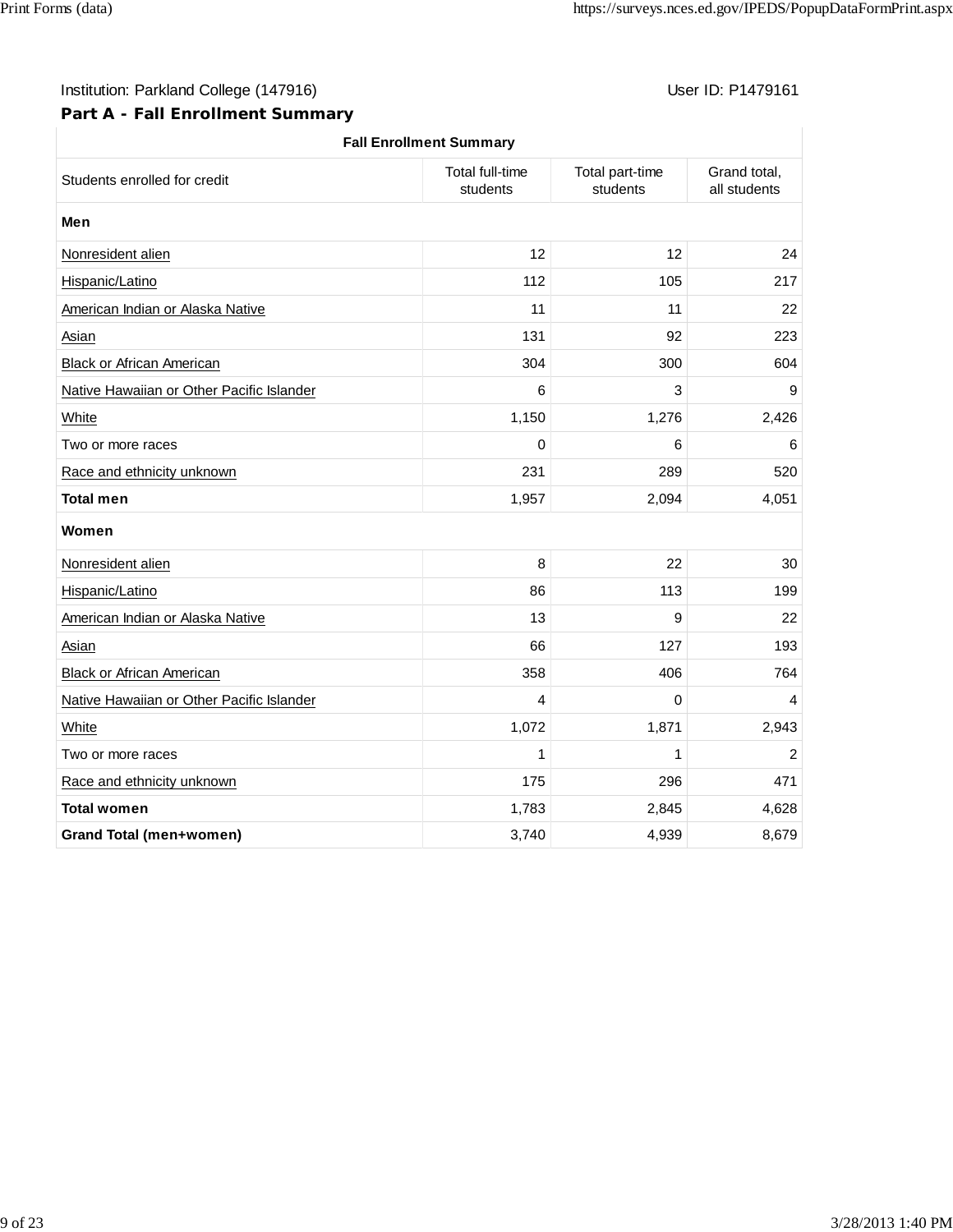| Institution: Parkland College (147916) | User ID: P1479161 |
|----------------------------------------|-------------------|
|                                        |                   |

## **Part B - Fall Enrollment by Age and Gender for Full-time Undergraduate Students**

| NOTE: These data are optional this year. |  |
|------------------------------------------|--|
|------------------------------------------|--|

| Enrollment as of the institution's official fall reporting date or as of October 15, 2012 |                                         |             |  |  |
|-------------------------------------------------------------------------------------------|-----------------------------------------|-------------|--|--|
| Age                                                                                       | <b>Full-time Undergraduate Students</b> |             |  |  |
|                                                                                           | Men                                     | Women       |  |  |
| Under 18                                                                                  | 12                                      | 17          |  |  |
| 18-19                                                                                     | 943                                     | 811         |  |  |
| $20 - 21$                                                                                 | 440                                     | 359         |  |  |
| $22 - 24$                                                                                 | 228                                     | 196         |  |  |
| 25-29                                                                                     | 171                                     | 176         |  |  |
| 30-34                                                                                     | 69                                      | 98          |  |  |
| 35-39                                                                                     | 38                                      | 51          |  |  |
| 40-49                                                                                     | 36                                      | 55          |  |  |
| 50-64                                                                                     | 17                                      | 20          |  |  |
| 65 and over                                                                               | 3                                       | $\pmb{0}$   |  |  |
| Age unknown/unreported                                                                    | 0                                       | $\mathbf 0$ |  |  |
| Total full-time undergraduate students (from part A)                                      | 1,957                                   | 1,783       |  |  |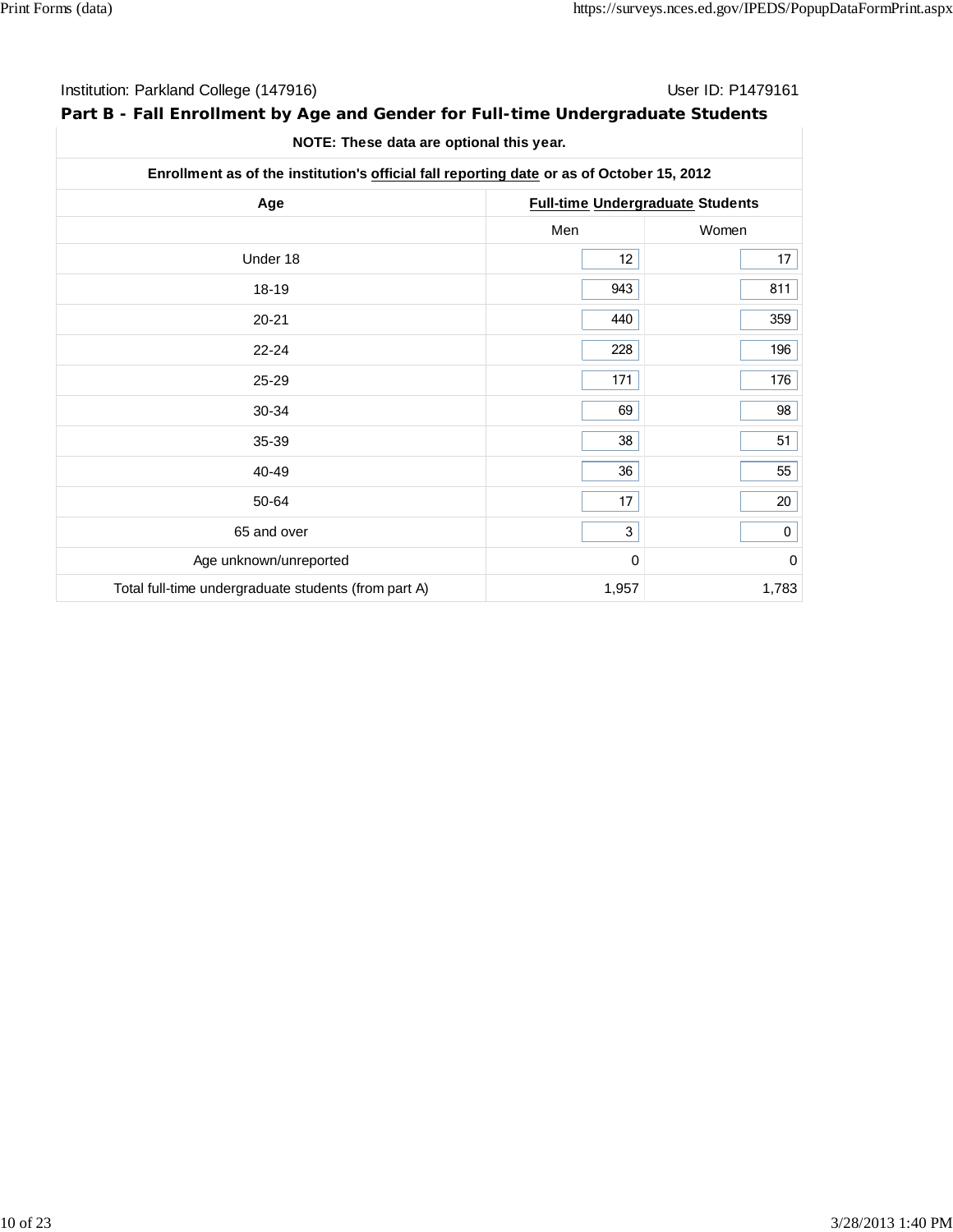| Institution: Parkland College (147916) |
|----------------------------------------|
|                                        |

## User ID: P1479161

## **Part B - Fall Enrollment by Age and Gender for Part-time Undergraduate Students**

**NOTE: These data are optional this year.**

| Enrollment as of the institution's official fall reporting date or as of October 15, 2012 |       |                                         |
|-------------------------------------------------------------------------------------------|-------|-----------------------------------------|
| Age                                                                                       |       | <b>Part-time Undergraduate Students</b> |
|                                                                                           | Men   | Women                                   |
| Under 18                                                                                  | 191   | 263                                     |
| 18-19                                                                                     | 369   | 421                                     |
| $20 - 21$                                                                                 | 403   | 487                                     |
| $22 - 24$                                                                                 | 327   | 432                                     |
| 25-29                                                                                     | 278   | 379                                     |
| 30-34                                                                                     | 169   | 255                                     |
| 35-39                                                                                     | 108   | 166                                     |
| 40-49                                                                                     | 144   | 264                                     |
| 50-64                                                                                     | 81    | 148                                     |
| 65 and over                                                                               | 24    | 30 <sub>o</sub>                         |
| Age unknown/unreported                                                                    | 0     | 0                                       |
| Total part-time undergraduate students (from part A)                                      | 2,094 | 2,845                                   |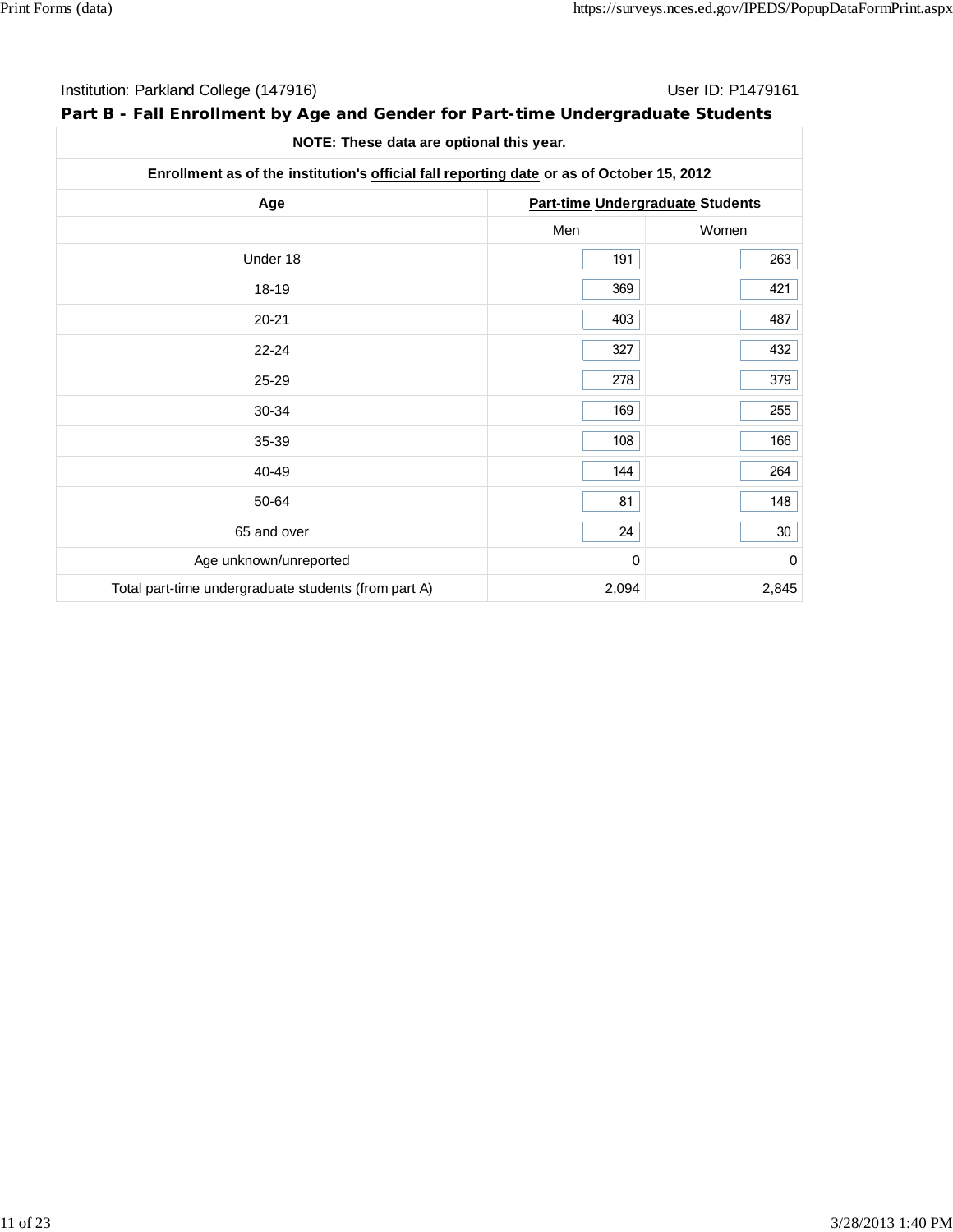#### **Part C - Screening Question**

**Did any of your first-time degree/certificate-seeking undergraduate students (reported in Part A) enroll within 12 months of graduating high school or receiving their GED?**

 $\bullet$  Yes, we have first-time students who enrolled within 12 months of their high school graduation.

 $\bullet$  No, we do not have any first-time students who enrolled within 12 months of their high school graduation.

**You may use the space below to provide context for the data you've reported above.**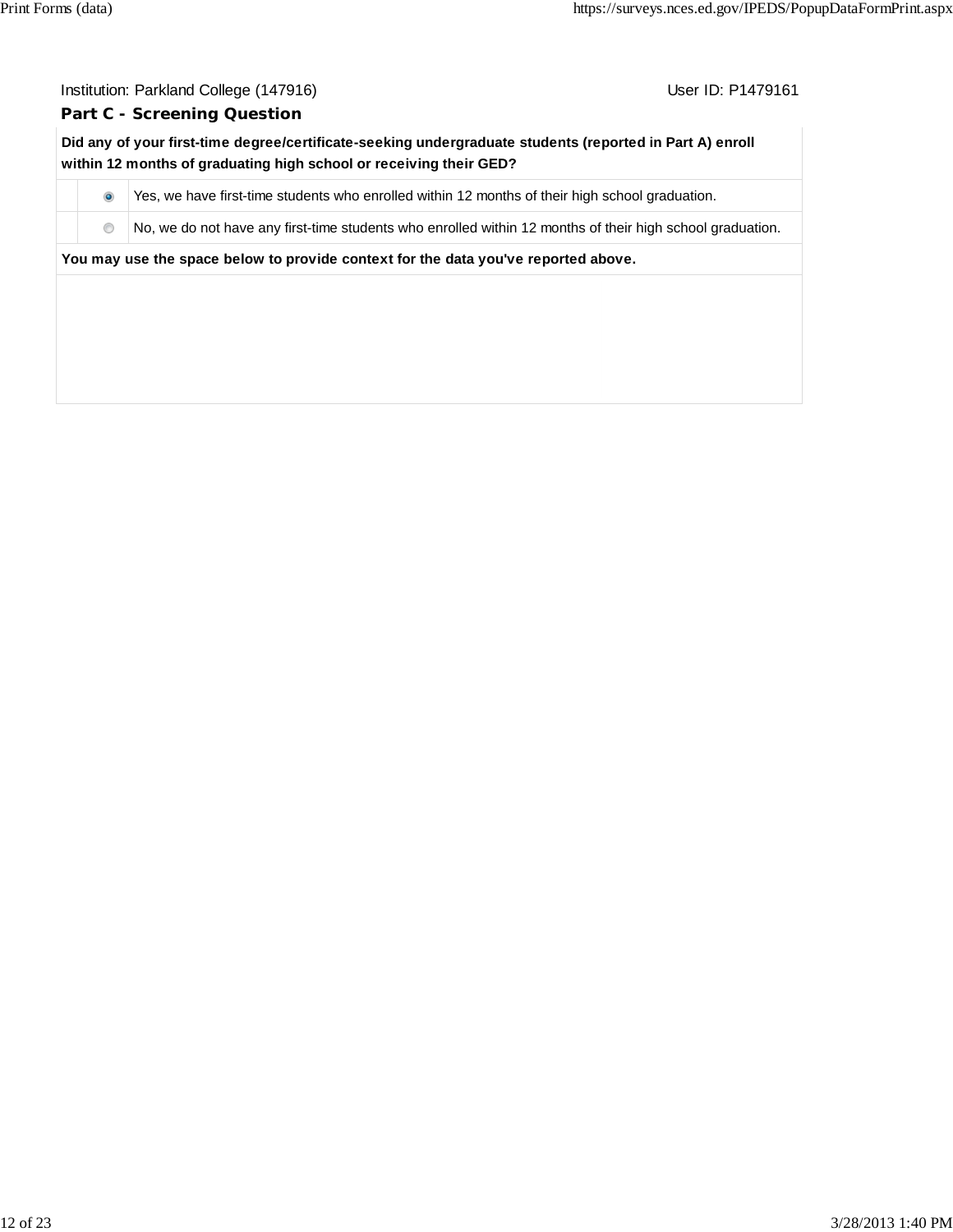## **Part C - Residence of First-time Undergraduates**

## **Enrollment as of the institution's official fall reporting date or as of October 15, 2012**

| State of residence when student<br>was first admitted | FIPS Code | Total first-time<br>degree/certificate-seeking<br>undergraduates<br>(1) | Of students in column 1, those<br>who enrolled within 12 months<br>of high school graduation<br>or receiving their GED<br>(2) |
|-------------------------------------------------------|-----------|-------------------------------------------------------------------------|-------------------------------------------------------------------------------------------------------------------------------|
| Alabama                                               | 01        |                                                                         |                                                                                                                               |
| Alaska                                                | 02        |                                                                         |                                                                                                                               |
| Arizona                                               | 04        |                                                                         |                                                                                                                               |
| Arkansas                                              | 05        |                                                                         |                                                                                                                               |
| California                                            | 06        | $\overline{2}$                                                          | $\pmb{0}$                                                                                                                     |
| Colorado                                              | 08        | $\mathbf{1}$                                                            | $\mathbf{1}$                                                                                                                  |
| Connecticut                                           | 09        |                                                                         |                                                                                                                               |
| Delaware                                              | 10        |                                                                         |                                                                                                                               |
| District of Columbia                                  | 11        |                                                                         |                                                                                                                               |
| Florida                                               | 12        | $\mathbf{1}$                                                            | $\pmb{0}$                                                                                                                     |
| Georgia                                               | 13        |                                                                         |                                                                                                                               |
| Hawaii                                                | 15        |                                                                         |                                                                                                                               |
| Idaho                                                 | 16        |                                                                         |                                                                                                                               |
| Illinois                                              | 17        | 1,134                                                                   | 629                                                                                                                           |
| Indiana                                               | 18        | 22                                                                      | 14                                                                                                                            |
| lowa                                                  | 19        | $\mathbf{1}$                                                            | $\mathbf{1}$                                                                                                                  |
| Kansas                                                | 20        |                                                                         |                                                                                                                               |
| Kentucky                                              | 21        | $\overline{2}$                                                          | $\overline{2}$                                                                                                                |
| Louisiana                                             | 22        |                                                                         |                                                                                                                               |
| Maine                                                 | 23        |                                                                         |                                                                                                                               |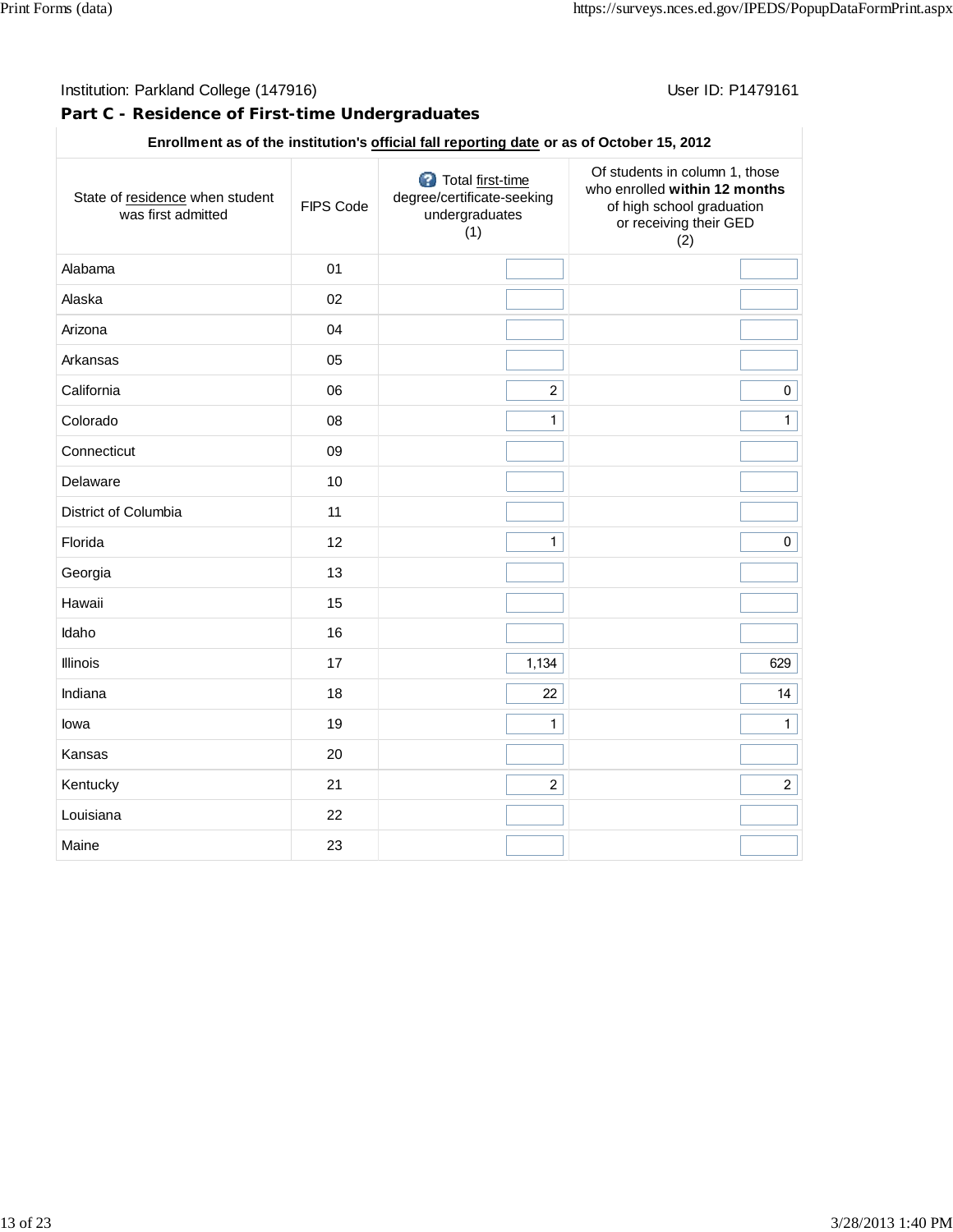## **Part C - Residence of First-time Undergraduates**

#### **Enrollment as of the institution's official fall reporting date or as of October 15, 2012**

| State of residence when student<br>was first admitted | FIPS Code | Total first-time<br>degree/certificate-seeking<br>undergraduates<br>(1) | Of students in column 1, those<br>who enrolled within 12 months<br>of high school graduation<br>or receiving their GED<br>(2) |
|-------------------------------------------------------|-----------|-------------------------------------------------------------------------|-------------------------------------------------------------------------------------------------------------------------------|
| Maryland                                              | 24        |                                                                         |                                                                                                                               |
| Massachusetts                                         | 25        |                                                                         |                                                                                                                               |
| Michigan                                              | 26        | $\mathbf{1}$                                                            | $\pmb{0}$                                                                                                                     |
| Minnesota                                             | 27        | $\mathbf{1}$                                                            | $\mathbf{1}$                                                                                                                  |
| Mississippi                                           | 28        |                                                                         |                                                                                                                               |
| Missouri                                              | 29        | $\mathbf{1}$                                                            | $\overline{1}$                                                                                                                |
| Montana                                               | 30        |                                                                         |                                                                                                                               |
| Nebraska                                              | 31        |                                                                         |                                                                                                                               |
| Nevada                                                | 32        | $\mathbf{1}$                                                            | $\mathbf{1}$                                                                                                                  |
| New Hampshire                                         | 33        |                                                                         |                                                                                                                               |
| New Jersey                                            | 34        | $\overline{c}$                                                          | $\pmb{0}$                                                                                                                     |
| New Mexico                                            | 35        | $\mathbf{1}$                                                            | $\pmb{0}$                                                                                                                     |
| New York                                              | 36        | $\mathbf{1}$                                                            | $\pmb{0}$                                                                                                                     |
| North Carolina                                        | 37        |                                                                         |                                                                                                                               |
| North Dakota                                          | 38        |                                                                         |                                                                                                                               |
| Ohio                                                  | 39        | $\overline{2}$                                                          | $\overline{2}$                                                                                                                |
| Oklahoma                                              | 40        |                                                                         |                                                                                                                               |
| Oregon                                                | 41        |                                                                         |                                                                                                                               |
| Pennsylvania                                          | 42        | $\mathbf{1}$                                                            | $\pmb{0}$                                                                                                                     |
| Rhode Island                                          | 44        |                                                                         |                                                                                                                               |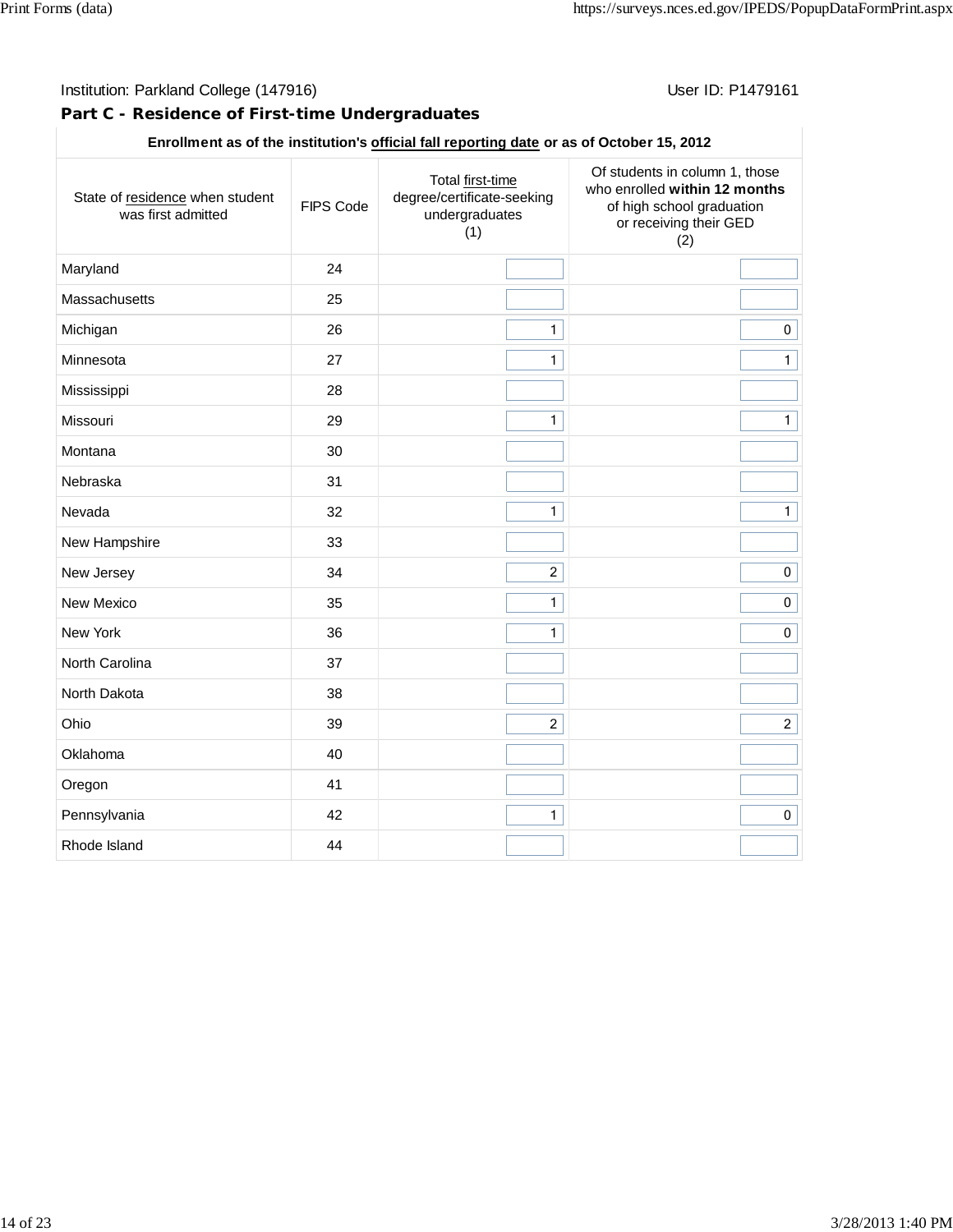#### Institution: Parkland College (147916) Contract College (147916)

#### **Part C - Residence of First-time Undergraduates**

## **Enrollment as of the institution's official fall reporting date or as of October 15, 2012**

| State of residence when student<br>was first admitted                       | <b>FIPS</b><br>Code | Total first-time<br>degree/certificate-<br>seeking<br>undergraduates<br>(1) | Of students in column 1, those<br>who enrolled within 12 months of<br>high school graduation<br>or receiving their GED<br>(2) |
|-----------------------------------------------------------------------------|---------------------|-----------------------------------------------------------------------------|-------------------------------------------------------------------------------------------------------------------------------|
| South Carolina                                                              | 45                  |                                                                             |                                                                                                                               |
| South Dakota                                                                | 46                  |                                                                             |                                                                                                                               |
| Tennessee                                                                   | 47                  | $\mathbf{1}$                                                                | $\mathbf 0$                                                                                                                   |
| Texas                                                                       | 48                  | $\overline{2}$                                                              | $\overline{2}$                                                                                                                |
| Utah                                                                        | 49                  |                                                                             |                                                                                                                               |
| Vermont                                                                     | 50                  |                                                                             |                                                                                                                               |
| Virginia                                                                    | 51                  | $\overline{3}$                                                              | $\overline{1}$                                                                                                                |
| Washington                                                                  | 53                  | $\mathbf{1}$                                                                | $\pmb{0}$                                                                                                                     |
| West Virginia                                                               | 54                  |                                                                             |                                                                                                                               |
| Wisconsin                                                                   | 55                  | $\overline{2}$                                                              | $\mathbf{1}$                                                                                                                  |
| Wyoming                                                                     | 56                  |                                                                             |                                                                                                                               |
| State Unknown                                                               | 57                  |                                                                             |                                                                                                                               |
| American Samoa                                                              | 60                  |                                                                             |                                                                                                                               |
| <b>Federated States of Micronesia</b>                                       | 64                  |                                                                             |                                                                                                                               |
| Guam                                                                        | 66                  |                                                                             |                                                                                                                               |
| Marshall Islands                                                            | 68                  |                                                                             |                                                                                                                               |
| Northern Marianas                                                           | 69                  |                                                                             |                                                                                                                               |
| Palau                                                                       | 70                  |                                                                             |                                                                                                                               |
| Puerto Rico                                                                 | 72                  |                                                                             |                                                                                                                               |
| Virgin Islands                                                              | 78                  |                                                                             |                                                                                                                               |
| Foreign Countries                                                           | 90                  | 41                                                                          | $\overline{4}$                                                                                                                |
| Residence unknown/unreported                                                | 98                  | $\mathbf 0$                                                                 |                                                                                                                               |
| Total first-time degree/certificate-seeking<br>undergraduates (from Part A) |                     | 1,224                                                                       | 660                                                                                                                           |

**You may use the space below to provide context for the data you've reported above.**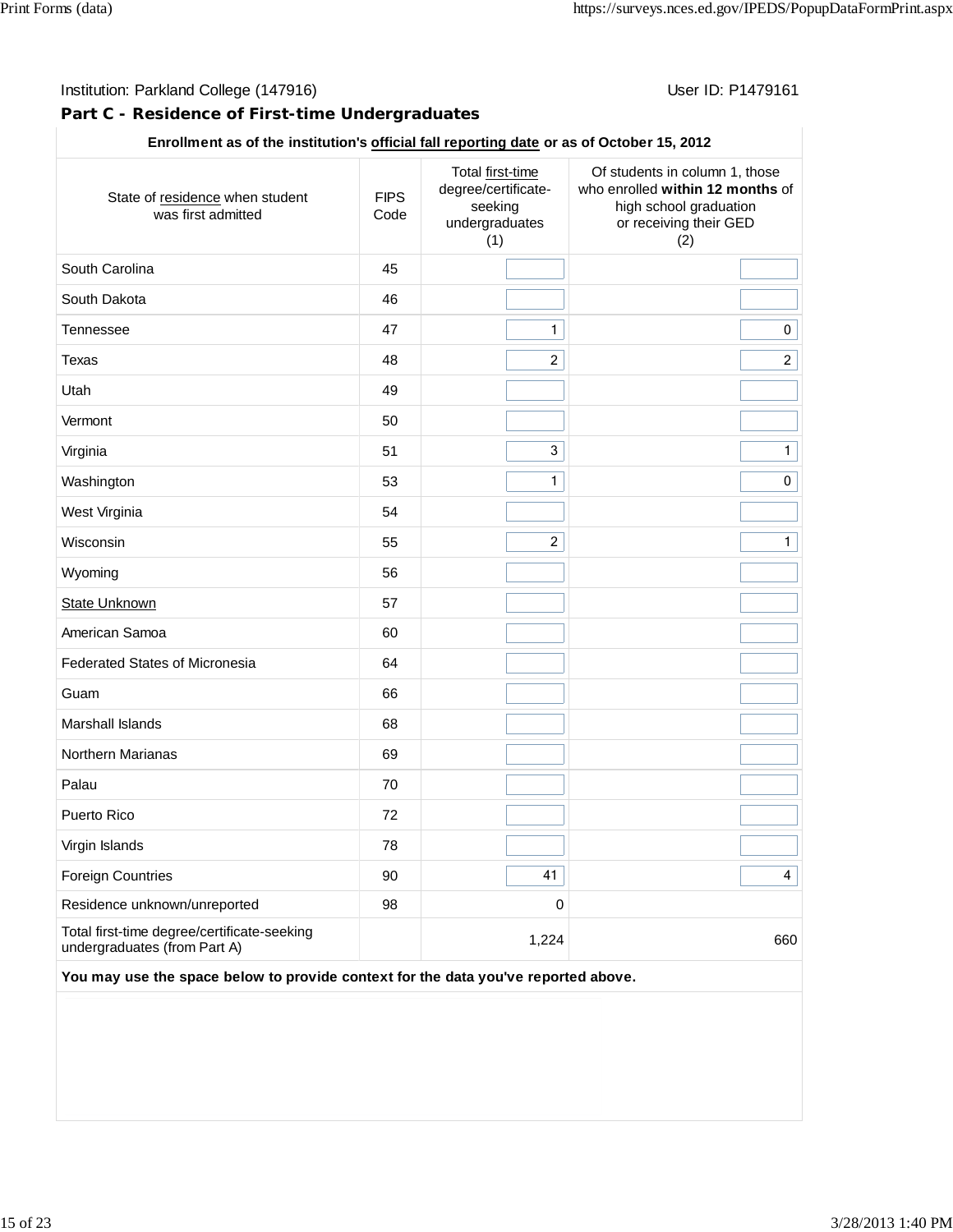## **Part D - Total Undergraduate Entering Class**

|                | <b>Total Undergraduate Entering Class, Fall 2012</b>                                                                                                                                                                                                             |       |  |  |  |
|----------------|------------------------------------------------------------------------------------------------------------------------------------------------------------------------------------------------------------------------------------------------------------------|-------|--|--|--|
|                |                                                                                                                                                                                                                                                                  |       |  |  |  |
|                | D1   Total full-time, first-time degree/certificate-seeking undergraduates from Part A (GR cohort)                                                                                                                                                               | 817   |  |  |  |
| D <sub>2</sub> | Total first-time degree/certificate-seeking undergraduates (full-time + part-time) from Part A                                                                                                                                                                   | 1,224 |  |  |  |
|                | D3 Total transfer-in degree/certificate-seeking undergraduates (full-time + part-time) from Part A                                                                                                                                                               | 369   |  |  |  |
| D4             | Total non-degree/certificate-seeking undergraduates (full-time + part-time) from Part A                                                                                                                                                                          | 1.019 |  |  |  |
| D <sub>5</sub> | Of the total non-degree/certificate-seeking undergraduates displayed on line D4, the number that are<br>new to the institution in Fall 2012                                                                                                                      | 595   |  |  |  |
|                | Total entering students at the undergraduate level<br>D6   Note: This is calculated as first-time students (line $D2$ ) + students transferring to the institution (line<br>D3) + non-degree/certificate-seeking undergraduates entering in Fall 2012 (line D5). | 2,188 |  |  |  |
| D7 I           | Percentage of undergraduate entering class represented by your GR cohort (line D1/line D6)                                                                                                                                                                       | 37    |  |  |  |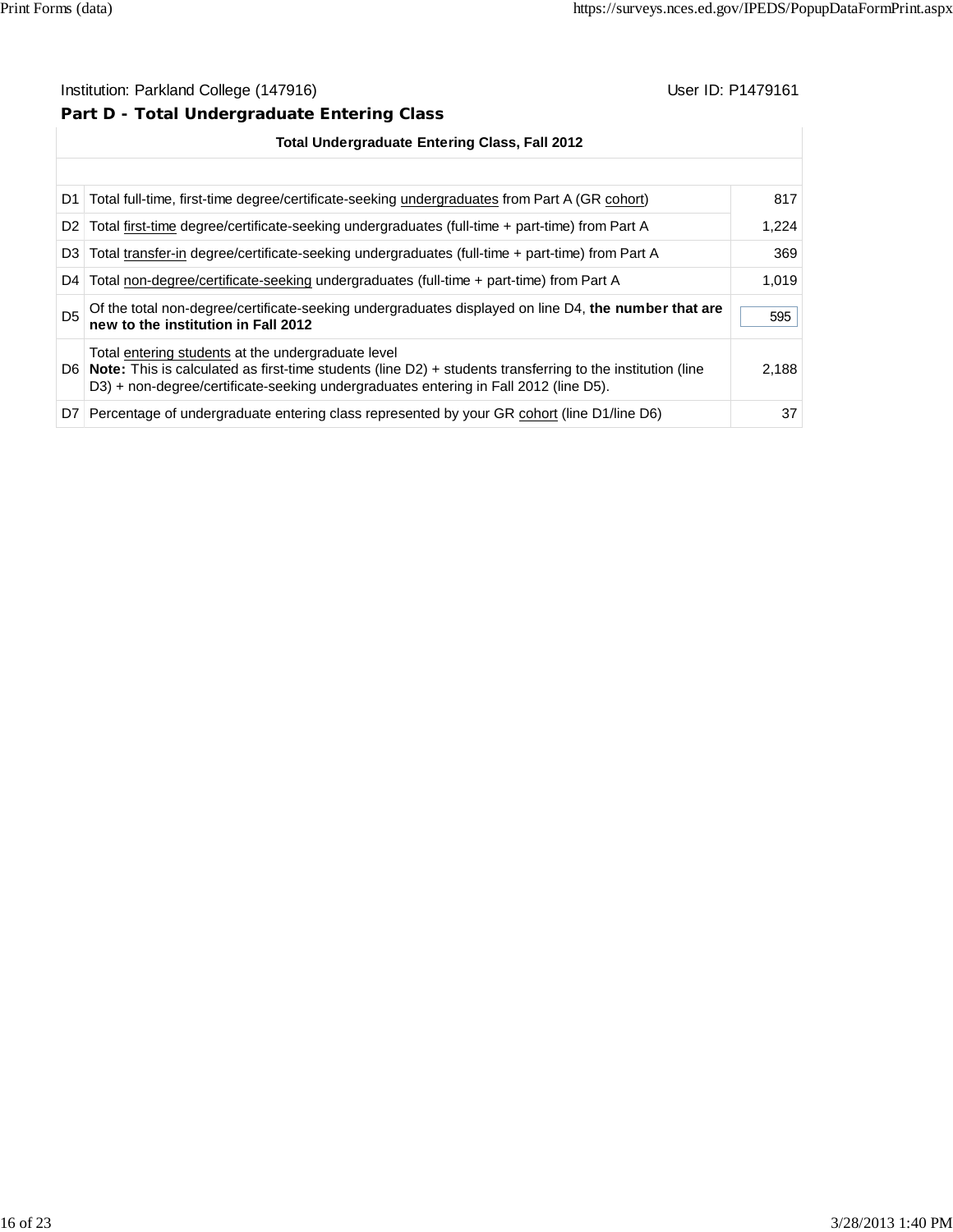#### Institution: Parkland College (147916) November 2012 12: Physics User ID: P1479161

## **Part E - First-Time Student Cohort Retention Rates (Full-time)**

#### **Retention Rates**

**Full-time, First-time Degree/Certificate-Seeking Cohort from Fall 2011**

**The Fall 2011 cohort is preloaded based on data reported in the prior year Fall Enrollment survey component.**

**Academic reporters report retention data as of the institution's official fall reporting date or as of October 15. Program reporters determine the cohort with enrollment any time between August 1 and October 31, 2011 and retention based on August 1, 2012.**

**The retention rate is calculated by the system after clicking "Save" on the screen. Exclusions are subtracted from the original cohort and the resulting adjusted cohort is used for calculating the retention rate.**

#### **Retention Data Reporting Reminders:**

- Include only **full-time, first-time degree/certificate-seeking** students in this cohort.
- Determine full-time using Fall 2011 attendance status (e.g. if a student was full-time in Fall 2011, report them in the full-time cohort regardless of Fall 2012 status).
- If there are no students to report in the cohort, enter zero. Do not leave the field blank.
- Report in the exclusions box (line E2) the number of students from the cohort who left the institution for any of the following reasons: died or were totally and permanently disabled; to serve in the armed forces (including those called to active duty); to serve with a foreign aid service of the Federal Government (e.g. Peace Corps); or to serve on official church missions.

|                                                                                                                                                | Preloaded<br>cohort |     |   | Prior year data<br>(Fall 2010 cohort) |      |
|------------------------------------------------------------------------------------------------------------------------------------------------|---------------------|-----|---|---------------------------------------|------|
| FULL-TIME, FIRST-TIME COHORT RETENTION:                                                                                                        |                     |     |   |                                       |      |
| E <sub>1</sub><br>Full-time, first-time Fall 2011 cohort                                                                                       | 740                 | 740 | B | 948                                   |      |
| E <sub>2</sub><br>Exclusions from the Fall 2011 cohort                                                                                         |                     | 10  |   | 13                                    |      |
| E <sub>3</sub><br><b>Adjusted Fall 2011 cohort (line E1 - line E2)</b>                                                                         |                     | 730 |   | 935                                   |      |
| E4<br>Students from Fall 2011 cohort who are still enrolled<br>+ students from Fall 2011 cohort who completed their<br>program as of Fall 2012 |                     | 434 |   | 557                                   |      |
| E <sub>5</sub><br>Full-time, first-time Fall 2011 cohort retention rate (line<br>$E4$ / line $E3$ )                                            |                     | 59  | % | 60                                    | $\%$ |

 **You may use the space below to provide context for the data you've reported above. These context notes will be posted on the College Navigator website, and should be written to be understood by students and parents.**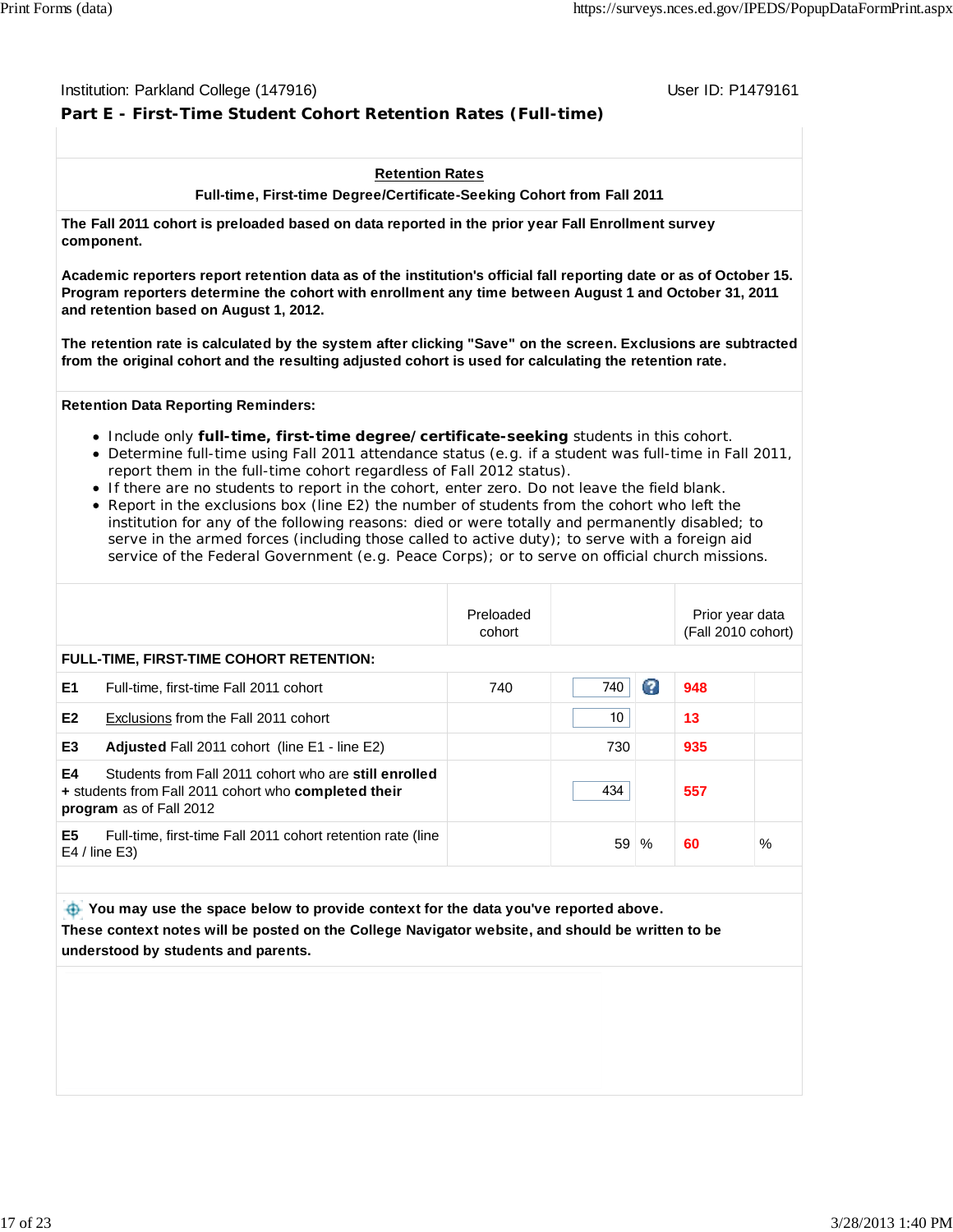#### Institution: Parkland College (147916) November 2012 12: Physics User ID: P1479161

## **Part E - First-Time Student Cohort Retention Rates (Part-time)**

#### **Retention Rates**

**Part-time, First-time Degree/Certificate-Seeking Cohort from Fall 2011**

**The Fall 2011 cohort is preloaded based on data reported in the prior year Fall Enrollment survey component.**

**Academic reporters report retention data as of the institution's official fall reporting date or as of October 15. Program reporters determine the cohort with enrollment any time between August 1 and October 31, 2011 and retention based on August 1, 2012.**

**The retention rate is calculated by the system after clicking "Save" on the screen. Exclusions are subtracted from the original cohort and the resulting adjusted cohort is used for calculating the retention rate.**

#### **Retention Data Reporting Reminders:**

- **Include only part-time, first-time degree/certificate-seeking** students in this cohort.
- Determine part-time using Fall 2011 attendance status (e.g. if a student was part-time in Fall 2011, report them in the part-time cohort regardless of their Fall 2012 status).
- If there are no students to report in the cohort, enter zero. Do not leave the field blank.
- Report in the exclusions box (line E7) the number of students from the cohort who left the institution for any of the following reasons: died or were totally and permanently disabled; to serve in the armed forces (including those called to active duty); to serve with a foreign aid service of the Federal Government (e.g. Peace Corps); or to serve on official church missions.

|                 |                                                                                                                                          | Preloaded<br>cohort |                 |    | Prior year data (Fall<br>2010 cohort) |   |
|-----------------|------------------------------------------------------------------------------------------------------------------------------------------|---------------------|-----------------|----|---------------------------------------|---|
|                 | <b>PART-TIME, FIRST-TIME COHORT RETENTION:</b>                                                                                           |                     |                 |    |                                       |   |
| E6              | Part-time, first-time Fall 2011 cohort                                                                                                   | 605                 | 605             | G. | 1,536                                 |   |
| E7              | Exclusions from the Fall 2011 cohort                                                                                                     |                     | 17              |    | 72                                    |   |
| E8              | <b>Adjusted Fall 2011 cohort (line E6 - line E7)</b>                                                                                     |                     | 588             |    | 1,464                                 |   |
| E9              | Students from Fall 2011 cohort who are still<br>enrolled + students from Fall 2011 cohort who completed<br>their program as of Fall 2012 |                     | 203             |    | 342                                   |   |
| E <sub>10</sub> | Part-time, first-time Fall 2011 cohort retention rate<br>(line $E9/$ line $E8$ )                                                         |                     | 35 <sup>1</sup> | %  | 23                                    | % |

 **You may use the space below to provide context for the data you've reported above. These context notes will be posted on the College Navigator website, and should be written to be understood by students and parents.**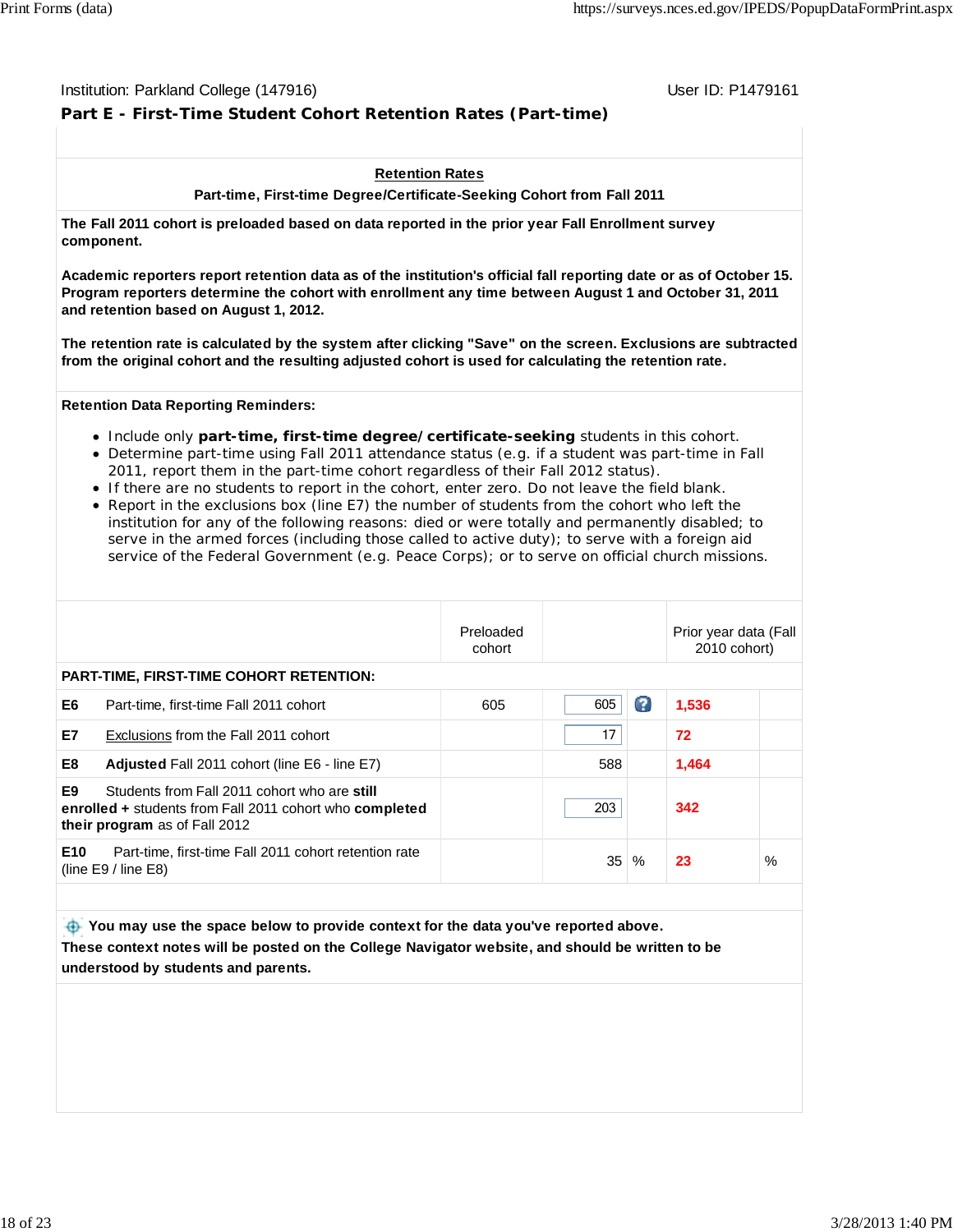Institution: Parkland College (147916) November 2012 12: Physics User ID: P1479161

#### **Part F - Student-to-Faculty Ratio**

**Please provide your institution's student-to-faculty ratio (i.e., student-to-instructional staff) for undergraduate programs for Fall 2012. The student-to-faculty ratio and any accompanying context that is provided will be displayed on College Navigator.**

**Note: Logic in this item is similar to item I-2 from the Common Data Set data collection.**

Click here to use a worksheet to help you determine the student-to-faculty ratio

 Student-to-faculty ratio 18 to 1 Student-to-faculty ratio prior year **19** to 1

 **You may use the space below to provide context for the data you've reported above. These context notes will be posted on the College Navigator website, and should be written to be understood by students and parents.**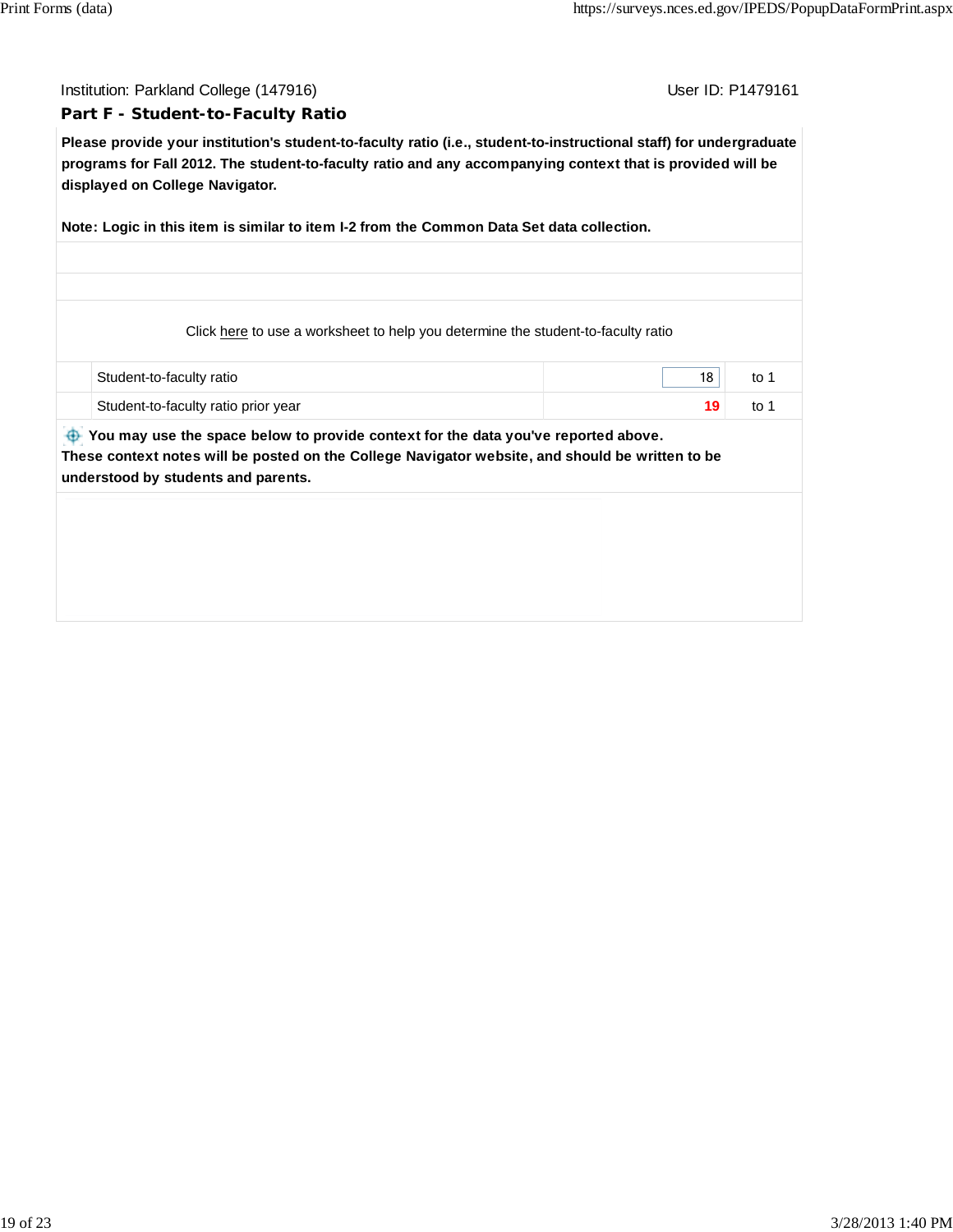| $\circledcirc$ | Keyholder             | $\circ$ | <b>SFA Contact</b>                                     | $\circledcirc$ | <b>HR</b> Contact | ∩     | Finance<br>Contact |         | Other |
|----------------|-----------------------|---------|--------------------------------------------------------|----------------|-------------------|-------|--------------------|---------|-------|
| Name:          | <b>Brian Counter</b>  |         |                                                        |                |                   |       |                    |         |       |
| Email:         | bcounter@parkland.edu |         |                                                        |                |                   |       |                    |         |       |
|                |                       |         | How long did it take to prepare this survey component? |                | 12                | hours |                    | minutes |       |
|                |                       |         |                                                        |                |                   |       |                    |         |       |

The time it took to prepare this component is being collected so that we can continue to improve our estimate of the reporting burden associated with IPEDS. Please include in your estimate the time it took for you to review instructions, query and search data sources, complete and review the component, and submit the data through the Data Collection

Thank you for your assistance.

System.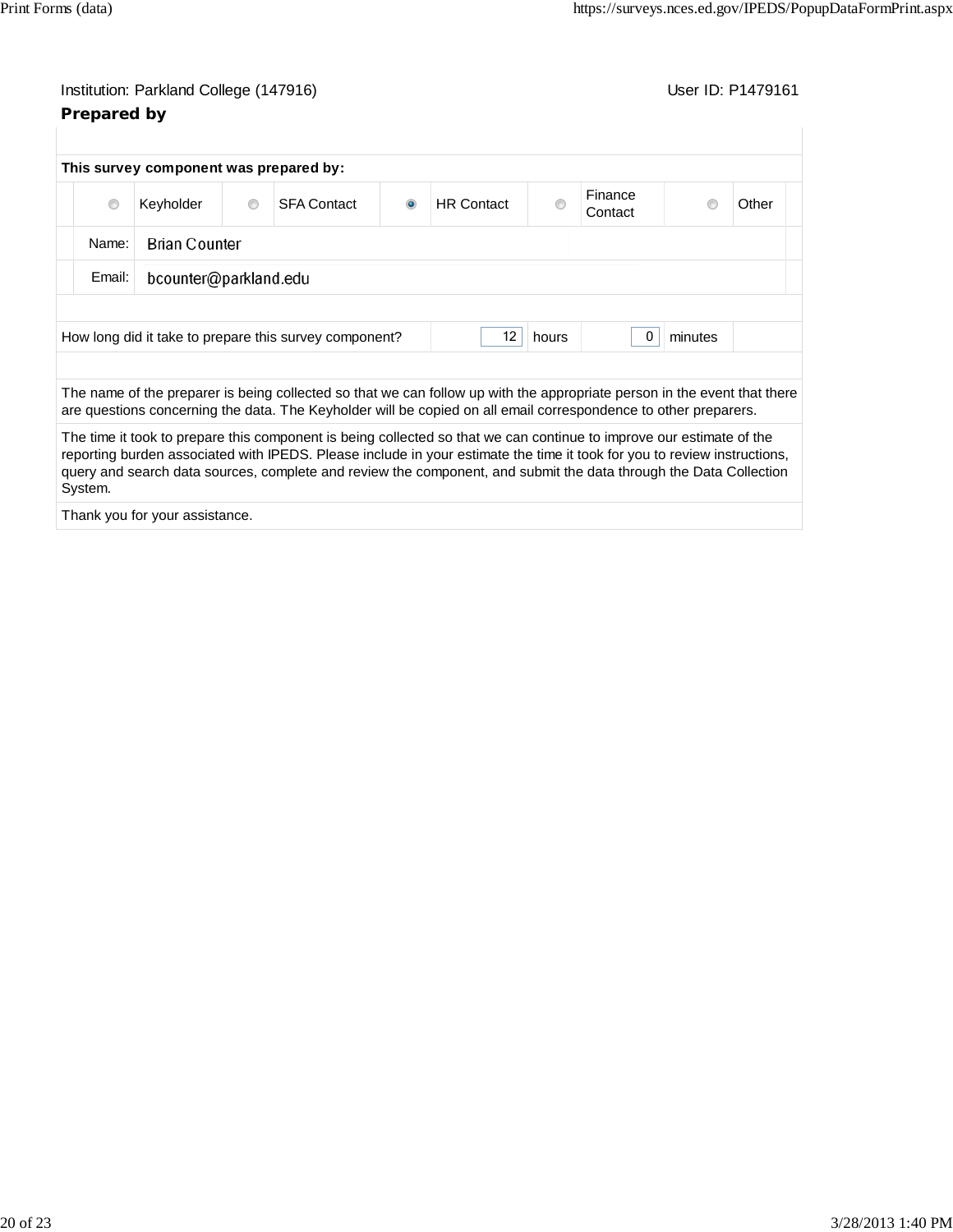Institution: Parkland College (147916) Noting the Muslim User ID: P1479161

## **Summary**

## **Fall Enrollment Survey Summary Less-Than-Four-Year Institutions**

IPEDS collects important information regarding your institution. All data reported in IPEDS survey components become available in the IPEDS Data Center and appear as aggregated data in various Department of Education reports. Additionally, some of the reported data appears specifically for your institution through the College Navigator website and is included in your institution's Data Feedback Report (DFR). The purpose of this summary is to provide you an opportunity to view some of the data that, when accepted through the IPEDS quality control process, will appear on the College Navigator website and/or your DFR. College Navigator is updated approximately three months after the data collection period closes and Data Feedback Reports will be available through the ExPT and sent to your institution's CEO in November 2013.

Please review your data for accuracy. If you have questions about the data displayed below after reviewing the data reported on the survey screens, please contact the IPEDS Help Desk at: 1-877-225-2568 or ipedshelp@rti.org.

| Undergraduate Student Enrollment |         |
|----------------------------------|---------|
| Total enrollment                 | 8,679   |
| Transfer-in enrollment           | 369     |
|                                  |         |
| Student-to-faculty ratio         | 18 to 1 |

| Undergraduate Student Characteristics                                               |       |
|-------------------------------------------------------------------------------------|-------|
| Percent of undergraduates who are female                                            | 53%   |
| Percent of undergraduates who are full-time                                         | 43%   |
|                                                                                     |       |
| Percent of undergraduates by race/ethnicity:                                        |       |
| American Indian or Alaska Native                                                    | 1%    |
| Asian                                                                               | 5%    |
| <b>Black or African American</b>                                                    | 16%   |
| Hispanic/Latino                                                                     | 5%    |
| Native Hawaiian or Pacific Islander                                                 | 0%    |
| White                                                                               | 62%   |
| Two or More Races                                                                   | 0%    |
| Race and ethnicity unknown                                                          | 11%   |
| Nonresident alien                                                                   | 1%    |
|                                                                                     |       |
| Percent of first-time degree/certificate seeking students<br>from in state          | 93%   |
| Percent of first-time degree/certificate seeking students<br>from out-of-state      | 4%    |
| Percent of first-time degree/certificate seeking students<br>from foreign countries | 3%    |
| Percent of first-time degree/certificate seeking students<br>residency unknown      | $0\%$ |
|                                                                                     |       |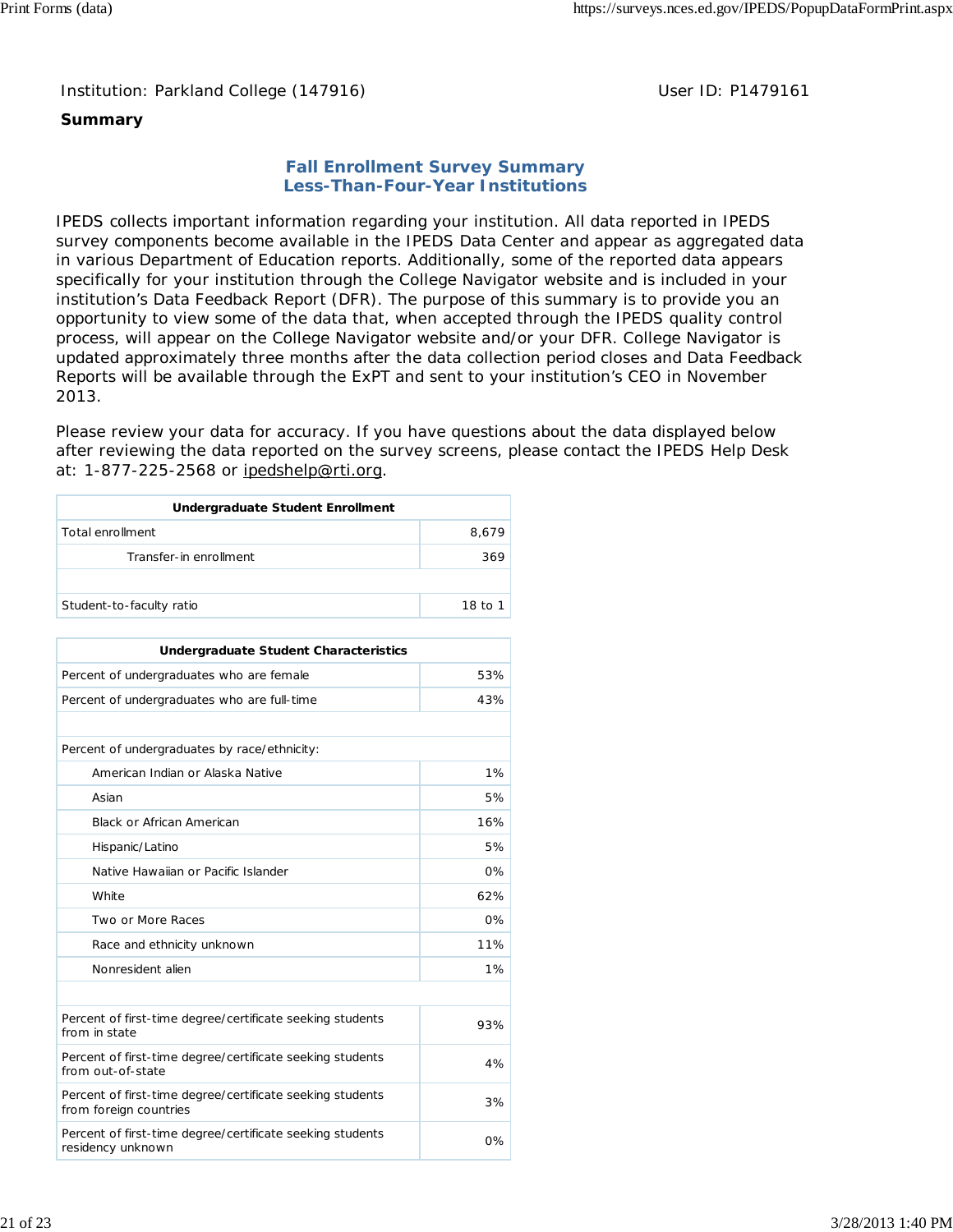| Undergraduate Retention and Graduation Rate Cohort           |     |
|--------------------------------------------------------------|-----|
| First-time, full-time student retention rate                 | 59% |
| First-time, part-time retention rate                         | 35% |
|                                                              |     |
| Graduation rate cohort as percent of total entering students | 37% |